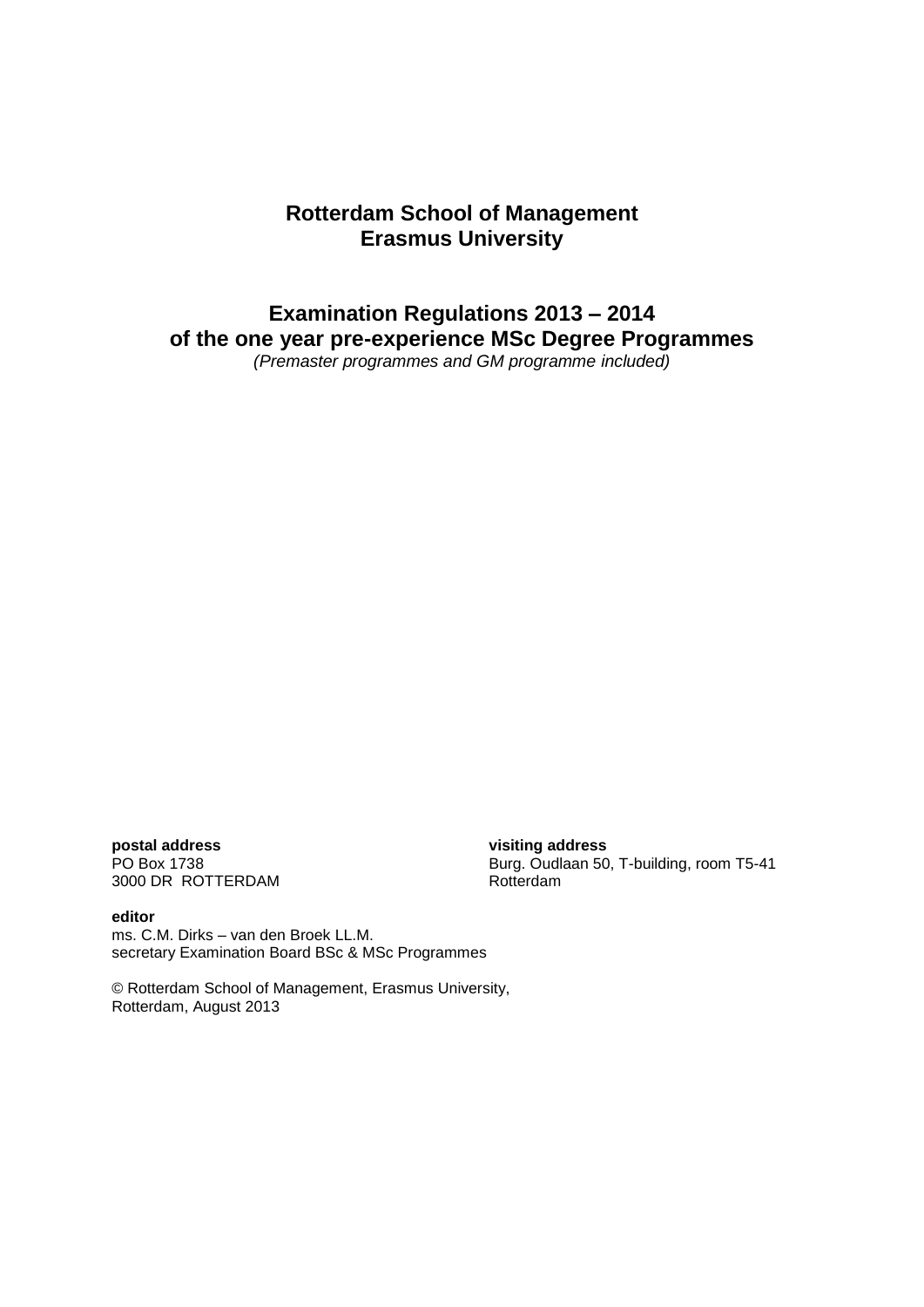# **Content**

| I | <b>Examination Board BSc &amp; MSc</b>                                                                                                                                                                 | 4        |
|---|--------------------------------------------------------------------------------------------------------------------------------------------------------------------------------------------------------|----------|
|   | <b>Tasks</b>                                                                                                                                                                                           | 4        |
|   | <b>Composition</b>                                                                                                                                                                                     | 4        |
|   | Contact<br><b>Requests and information</b>                                                                                                                                                             | 4<br>4   |
|   |                                                                                                                                                                                                        |          |
| Ш | <b>Appeals procedure</b>                                                                                                                                                                               | 6        |
| Ш | Teaching and Examination Regulations of the MSc programmes 2013 - 2014                                                                                                                                 | 7        |
|   | Section 1 - General                                                                                                                                                                                    | 7        |
|   | Article 1.1 - Applicability of the regulations                                                                                                                                                         | 7        |
|   | Article 1.2 - Aims of the programme                                                                                                                                                                    | 7        |
|   | Article 1.3 - Definitions<br>Article 1.4 – Degree                                                                                                                                                      | 7<br>8   |
|   | Article 1.5 - Language of instruction                                                                                                                                                                  | 8        |
|   | Article 1.6 - Compulsory educational activities                                                                                                                                                        | 8        |
|   | Section 2 – Composition of the degree programme<br>Article 2.1 - Full-time / part-time                                                                                                                 | 8<br>8   |
|   | Article 2.2 – Study load and feasibility of the degree programme                                                                                                                                       | 8        |
|   | Article 2.3 - Composition of the degree programme                                                                                                                                                      | 9        |
|   | Article 2.4 – Exemption from obligatory practicals                                                                                                                                                     | 9<br>g   |
|   | Article 2.5 - Exemption from examinations<br>Article 2.6 – Free master programme within the master degree programme at RSM                                                                             | 10       |
|   | Section 3 - Admission                                                                                                                                                                                  | 10       |
|   | Article 3.1 – General admission requirements                                                                                                                                                           | 10       |
|   | Article 3.2 - Admission requirements for RSM students<br>Article 3.3 – Admission requirements for external students                                                                                    | 10<br>10 |
|   | Section 4 - Taking examinations                                                                                                                                                                        | 11       |
|   | Article 4.1 - Frequency of examinations; examination schedule; re-examinations; extra opportunities                                                                                                    | 11       |
|   | Article 4.2 – Form of the examinations and tests                                                                                                                                                       | 11       |
|   | Article 4.3 – Oral tests<br>Article 4.4 – Sequence of programme components                                                                                                                             | 12<br>12 |
|   | Section 5 - Result of examinations                                                                                                                                                                     | 12       |
|   | Article 5.1 - Determining, announcing and recording results of examinations; deadlines                                                                                                                 | 12       |
|   | Article 5.2 - Period of validity<br>Article 5.3 – Right of inspection                                                                                                                                  | 12<br>13 |
|   | Section 6 - Result of the concluding examination                                                                                                                                                       | 13       |
|   | Article 6.1 – The result of the concluding examination                                                                                                                                                 | 13       |
|   | Section 7 - Final and Implementation Provisions                                                                                                                                                        | 13       |
|   | Article 7.1 - Amendments changes<br>Article 7.2 - Hardship clause                                                                                                                                      | 13<br>13 |
|   | Article 7.3 - Announcement                                                                                                                                                                             | 13       |
|   | Article 7.4 – Legal effect                                                                                                                                                                             | 13       |
|   | Section 8 – Transitional Provisions 2013-2014 (MScBA GM and premaster programmes excluded)<br>Article 8.1 – transition rule for cohort 2012 and earlier with regard to unfinished programme components | 14<br>14 |
|   | Annex 1 Programme specific regulations                                                                                                                                                                 | 15       |
|   | <b>Admission Criteria</b>                                                                                                                                                                              | 15       |
|   | Annex 2 Hbo Pre-master Programmes                                                                                                                                                                      | 17       |
|   | A. The English language Pre-master Programme in Business Administration 2013 - 2014<br>B. Nederlandstalig Premaster Programma Business Administration 2013 -2014                                       | 17<br>19 |
|   | Annex 3 General Management programme 2013 - 2014                                                                                                                                                       | 22       |
|   | IV Rules and Guidelines 2013 - 2014                                                                                                                                                                    | 24       |
|   | Section 1 - General                                                                                                                                                                                    | 24       |
|   | Article 1.1 - Applicability of the Rules and Guidelines                                                                                                                                                | 24       |
|   | Article 1.2 - Definitions                                                                                                                                                                              | 24       |
|   | Article 1.3 - Day-to-day procedure of the Examination Board<br>Article 1.4 - The authority to examine                                                                                                  | 24<br>24 |
|   | Article 1.5 - The criteria                                                                                                                                                                             | 24       |
|   | Section 2 - Exemptions                                                                                                                                                                                 | 25       |
|   | Article 2.1 - Exemption from practical tests                                                                                                                                                           | 25       |
|   | Section 3 - Rules concerning good course of things during examinations and tests<br>Article 3.1 – Registration for examinations and written tests                                                      | 25<br>25 |
|   | Article 3.2 – Entering and leaving the room in which the written test is being held                                                                                                                    | 25       |
|   | Article 3.3 – General provisions concerning order during the written test                                                                                                                              | 26       |
|   | Article 3.4 - Fraud                                                                                                                                                                                    | 26       |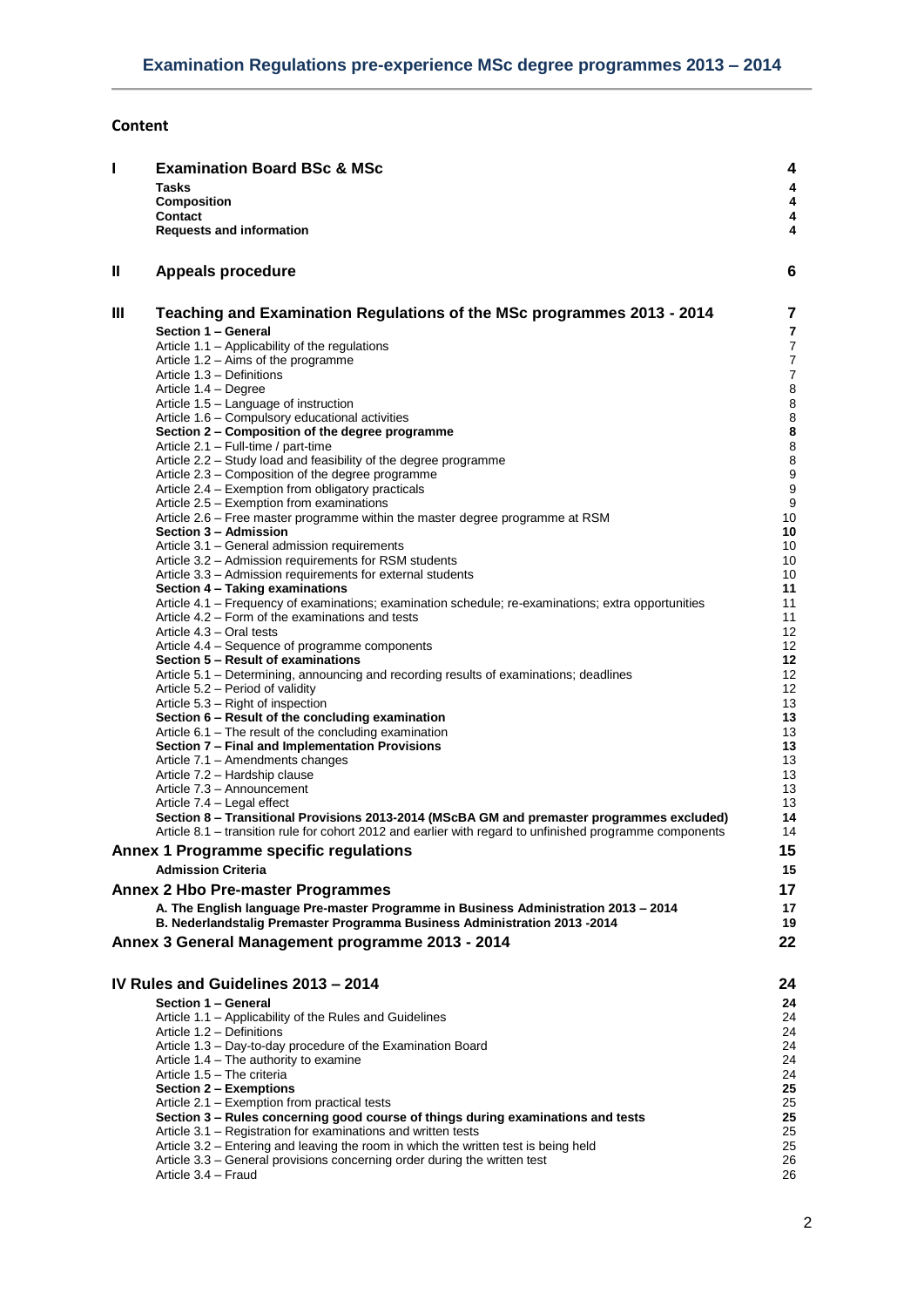| Section 4 – The examinations and tests of the courses                               | 27 |
|-------------------------------------------------------------------------------------|----|
| Article 4.1 – The questions and assignments, peer review                            | 27 |
| Article 4.2 - Assessment criteria                                                   | 27 |
| Article 4.3 – Determining the grades: rounding off, averaging, passing, grade floor | 27 |
| Section 5 - The Thesis Trajectory                                                   | 28 |
| Article 5.1 – The thesis, the thesis committee and admission to the thesis defence  | 28 |
| Article 5.2 - Excellence check                                                      | 28 |
| Article 5.3 – Establishment of the concluding examination                           | 29 |
| Article 5.4 – the certificate, the transcript and the supplement                    | 29 |
| Article 5.5 – Classifications 'cum laude' and 'summa cum laude'                     | 29 |
| Section 6 – Final and implementation provisions                                     | 30 |
| Article 6.1 – Changes in these Rules and Guidelines                                 | 30 |
| Article 6.2 - Legal force                                                           | 30 |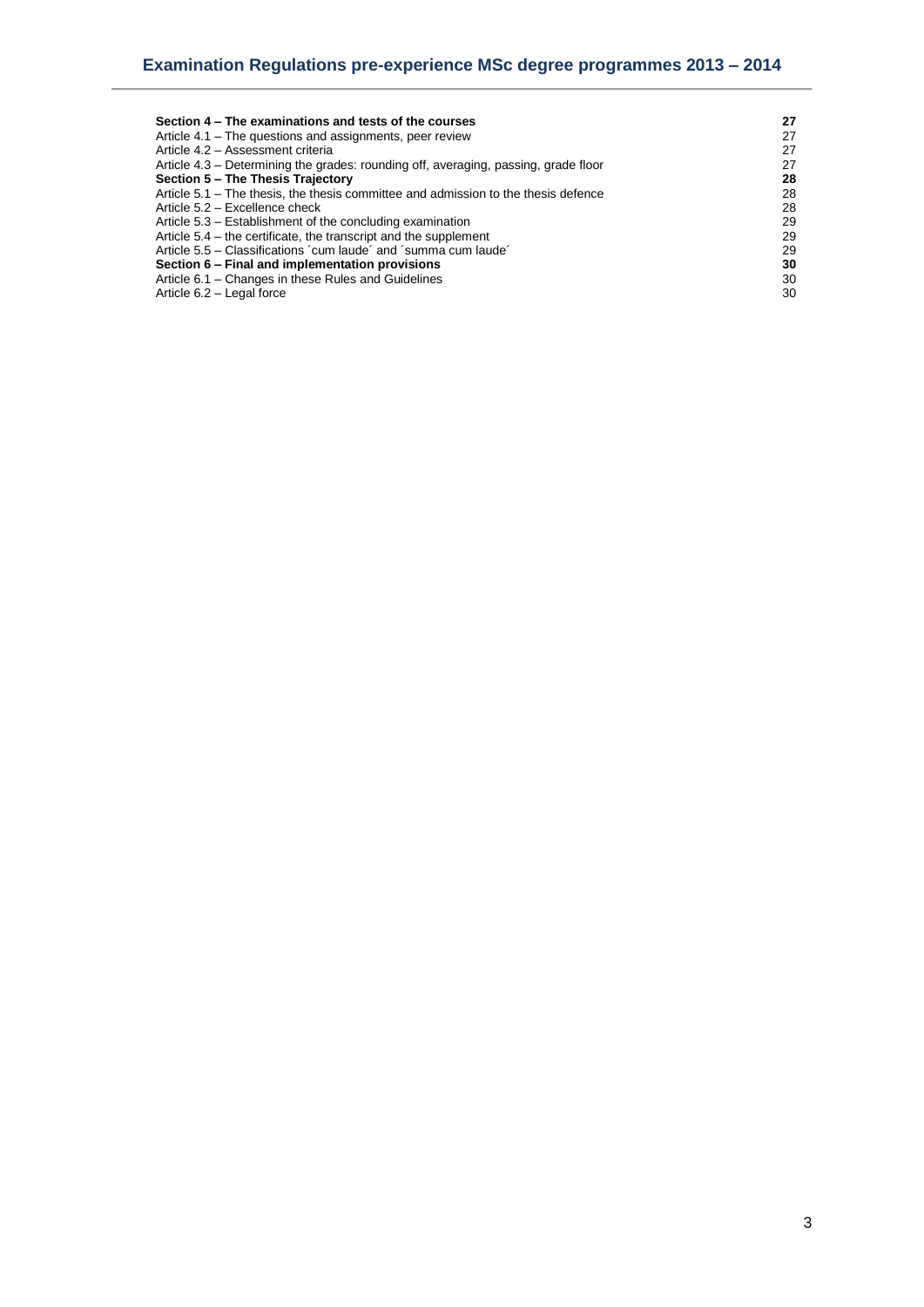# <span id="page-3-0"></span>**I Examination Board BSc & MSc**

# <span id="page-3-1"></span>**Tasks**

The legal framework of the Examination Board is given by Dutch Law, in particular the Dutch Higher Education and Research Act (*Wet op het hoger onderwijs en wetenschappelijk onderzoek- WHW*). The Examination Board BSc & MSc Programmes has many different tasks. Generally, the following components can be discerned:

- 1. A *supervisory responsibility* with regard to exams and examinations. This responsibility is manifested in the competence of the Examination Board to:
	- award the diplomas;
	- appoint the examiners;
	- supervise the quality of exams and examinations;
	- take disciplinary action in case of fraud;
	- supervise the practice of the examination rules with due observance of the common legal principles like equality, legal security, legitimacy, reasonableness, fair play and so on;
	- be a mediator or even a defendant in case of disputes or appeals.
- 2. *Legislation*: the Examination Board makes Rules and Guidelines concerning the examinations, for example rules for enrolment, rules concerning order during examinations, fraud, assessment criteria, classifications (like *cum laude*). Once a year new Rules and Guidelines are drawn up.
- 3. *To grant exemptions* from the rules in individual cases.
- 4. *Advisory tasks*: three times a year the Examination Board issues an advice to every first year student concerning his success-rate. Furthermore the Examination Board advises the Dean regarding his Teaching and Examination Regulations.
- 5. In addition, on behalf of the Dean of the Rotterdam School of Management, the chairman of the Examination Board grants *admission statements* to the MSc-programmes.
- 6. *Other,* such as delegations in selection committees and the colloquium doctum committee.

# <span id="page-3-2"></span>**Composition**

The Examination Board consists of six members of the faculty. The members are appointed by the Dean. The Examination Board collectively sets up rules and policy. The Examination Board as a whole meets once a month. Each member has his own portfolio. The Examination Board is supported by the secretary.

*Members* Prof.dr.ing. T.W. Hardjono (chairman) Prof.dr. P.P.M.A.R. Heugens Dr. J. van Rekom Ir. A.J. Roodink Dr. M.C. Schippers Dr. E.A. van der Laan

*Secretary to the Examination Board* Ms. C.M. Dirks - van den Broek LL.M. managing director/secretary Ms. I.M. van Essen LL.M. **Example 20 a.C.** Ms. I.M. van Essen LL.M. Ms. A.M. Schey MScBA deputy-secretary

*Administration* Ms. M.M.A. Hutting – Schutter project manager/ team leader<br>Ms. G.M. den Bakker externe project manager/ team leader Ms. G.M. den Bakker Ms. B.M. Freijsen-Punt assistant Ms. drs. I.T.T. Przewozna assistant

<span id="page-3-3"></span>**Contact** Room T5-41 Tel. 010-4081895/88731 E-mail **ec@rsm.nl** 

<span id="page-3-4"></span>**Requests and information**

Information concerning examinations can be found on the SIN topic list and the website of the Examination Board: [www.rsm.nl/examination-board.](http://www.rsm.nl/examination-board) Please consult these sites before contacting the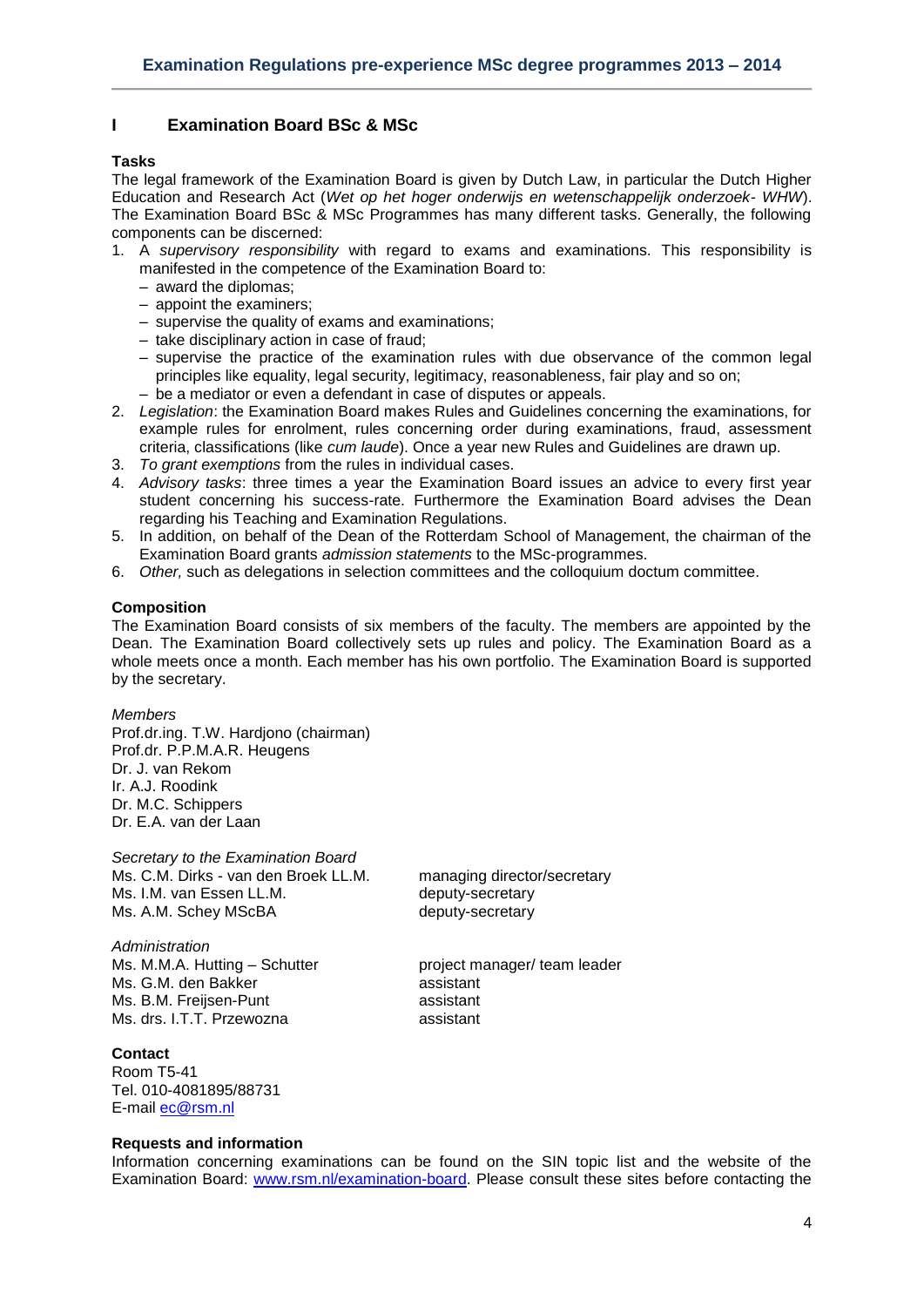Examination Board. You may first want to take a look in the [Frequently Asked Questions \(FAQ\)](http://www.rsm.nl/examination-board/frequently-asked-questions-faqs/)  [section](http://www.rsm.nl/examination-board/frequently-asked-questions-faqs/) to see whether you can find an answer to your question there.

Brief general questions can be asked by e-mail to [ec@rsm.nl](mailto:ec@rsm.nl) or by phone 010 4088731/1895 during opening hours (09.00 – 12.30 hrs.).

Official requests (e.g. requesting extension of grade validity) can be submitted by e-mail to [eb@rsm.nl](javascript:linkTo_UnCryptMailto() (preferably) or in writing, accompanied by all relevant documentation (such as a recent version of your Osiris "dossieroverzicht").

When writing to the Examination Board please include in your e-mail/letter the following:

- your name and student number
- current visiting or postal address
- e-mail address (studentaccount) and (mobile) phone number. (The phone number is optional. For expedient processing of the request/issue, however, it may become useful being able to contact the student fast).

In absence of contact data the Examination Board will use data as provided through the OSIRISsystem.

Be explicit in addressing the Examination Board. When a course is involved, mention the course's title, the teacher responsible, and the course's code. When a test or examination is involved, mention the course's title and code, the teacher, and the date. Once again, being explicit and clear in your letter helps handling it expediently. Finally, always provide motivation as to why the request is submitted and as to why the request should be granted.

In the event that you are asked to hand in a (certified copy of a) certificate, transcript or diploma, you still have to send/show this document in its original form to the Examination Board for verification. These kind of documents will not be accepted in a digital from.

Please take into account that it may take up to 4 weeks before you receive a reply from the Examination Board.

#### **Postal address**

Rotterdam School of Management, Erasmus University Examination Board BSc & MSc Programmes, T5-41 PO Box 1738 3000 DR Rotterdam The Netherlands

#### **Visiting address**

Secretariat Examination Board T-building, room T5-41 Burgemeester Oudlaan 50 3062 PA Rotterdam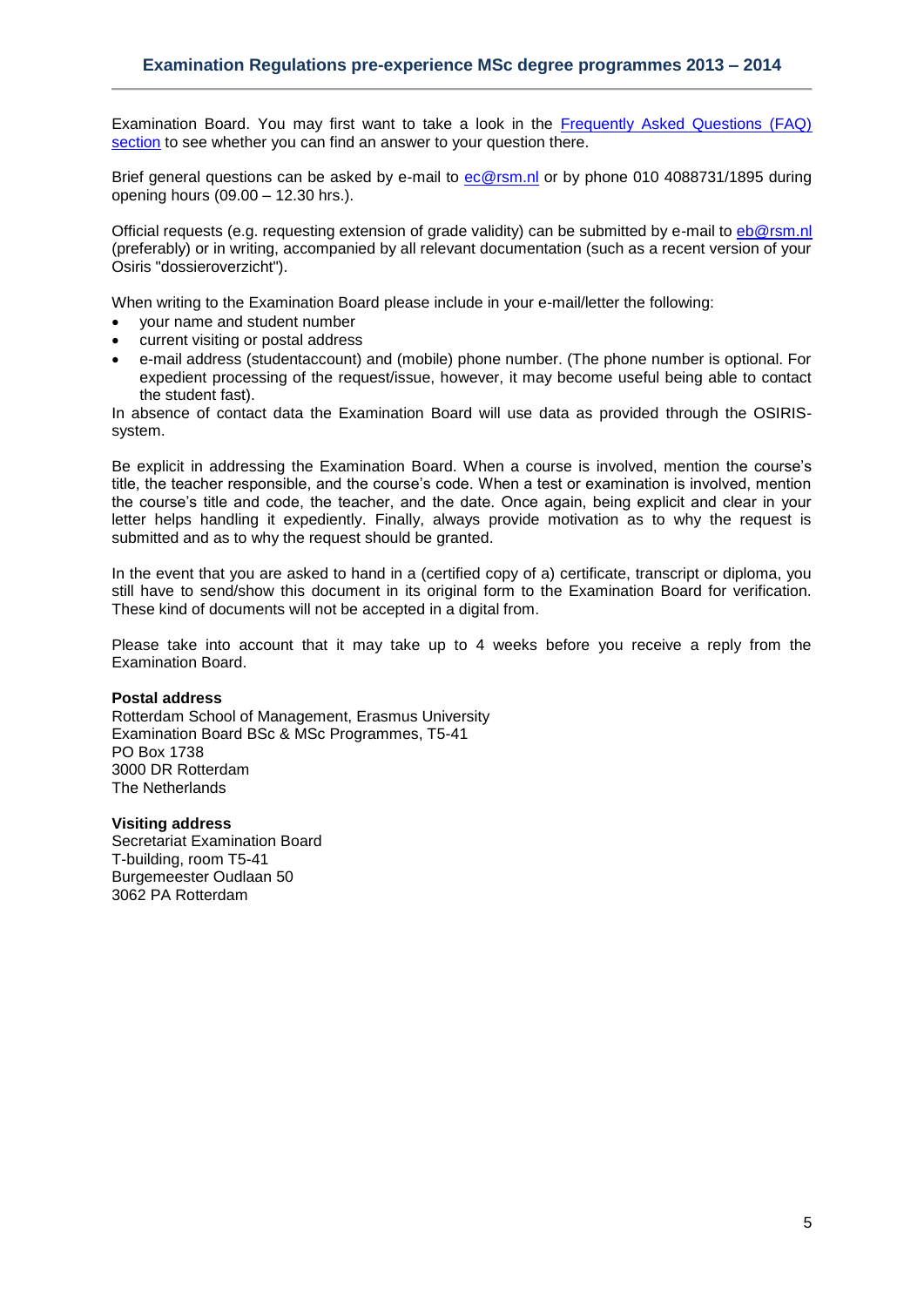# <span id="page-5-0"></span>**II Appeals procedure**

A student who objects to a decision of an examiner (e.g. assessments) or the Examination Board may lodge an appeal with the Examination Appeals Board (in Dutch College van Beroep voor de Examens (*CBE*)) of Erasmus University Rotterdam. In urgent cases, the chair of the *CBE* can be requested to make provisions.

Only an interested party, that is a person whose interest is directly involved in a decision, can lodge the appeal. The appeal has to be lodged within six weeks of the announcement of the disputed decision. If the appeal concerns a decision that was not made on time, it must be submitted within a reasonable period of time.

The appeal should be submitted in writing to the *CBE*-*EUR*, for the attention of the Secretary of this Board or it can be submitted online by the EUR Legal Protection Facility. For further information check [http://www.eur.nl/english/essc/legal\\_position/objections\\_and\\_appeals/](http://www.eur.nl/english/essc/legal_position/objections_and_appeals/) or the Student Information Leaflet "Submitting an appeal with the Examinations Appeals Board" (available at the ESSC (Hall E-Building).

You can also visit the website of the *CBE-EUR* <http://www.eur.nl/abd/jz/cbe/> (in Dutch), where you can find the CBE's rulings on various disputes.

Before the *CBE*-*EUR* deals with the appeal, there is a settlement phase, in which the Examination Board concerned attempts to settle the lawsuit amicably (= formal amicable settlement attempt).

The *CBE*-*EUR* assumes that the complainant him/herself will first have made contact with the examiner concerned or with the Examination Board, in order to try to reach agreement (=material amicable settlement attempt). Account should be taken of the fact that meanwhile the period of six weeks for lodging an appeal with the *CBE*-*EUR* continues to run. In view of this, a provisional appeal can be lodged for the interim.

If the settlement attempt fails, parties will be invited to a sitting of the Examination Appeals Board. The sitting is in Dutch. Foreign students are recommended to take an interpreter with them to the sitting.

If a student disagrees with the decision of the *CBE-EUR* regarding their objection, they can submit an appeal to the Higher Education Appeals Tribunal in The Hague within six weeks of the decision.

# **Further information**

For further information check [www.eur.nl/english/essc/legal\\_position/objections\\_and\\_appeals](http://www.eur.nl/english/essc/legal_position/objections_and_appeals) You can also visit the website of the *CBE-EUR* [www.eur.nl/abd/jz/cbe](http://www.eur.nl/abd/jz/cbe) (in Dutch), where you can find the CBE's rulings on various disputes.

Further information about the procedure can also be obtained from the Secretary of the *CBE-EUR*, mr.drs. W.A. Kleinjan, room ET-40, tel. 010 – 408 1127/408 2233 or e-mail to [cbe@eur.nl.](mailto:cbe@eur.nl)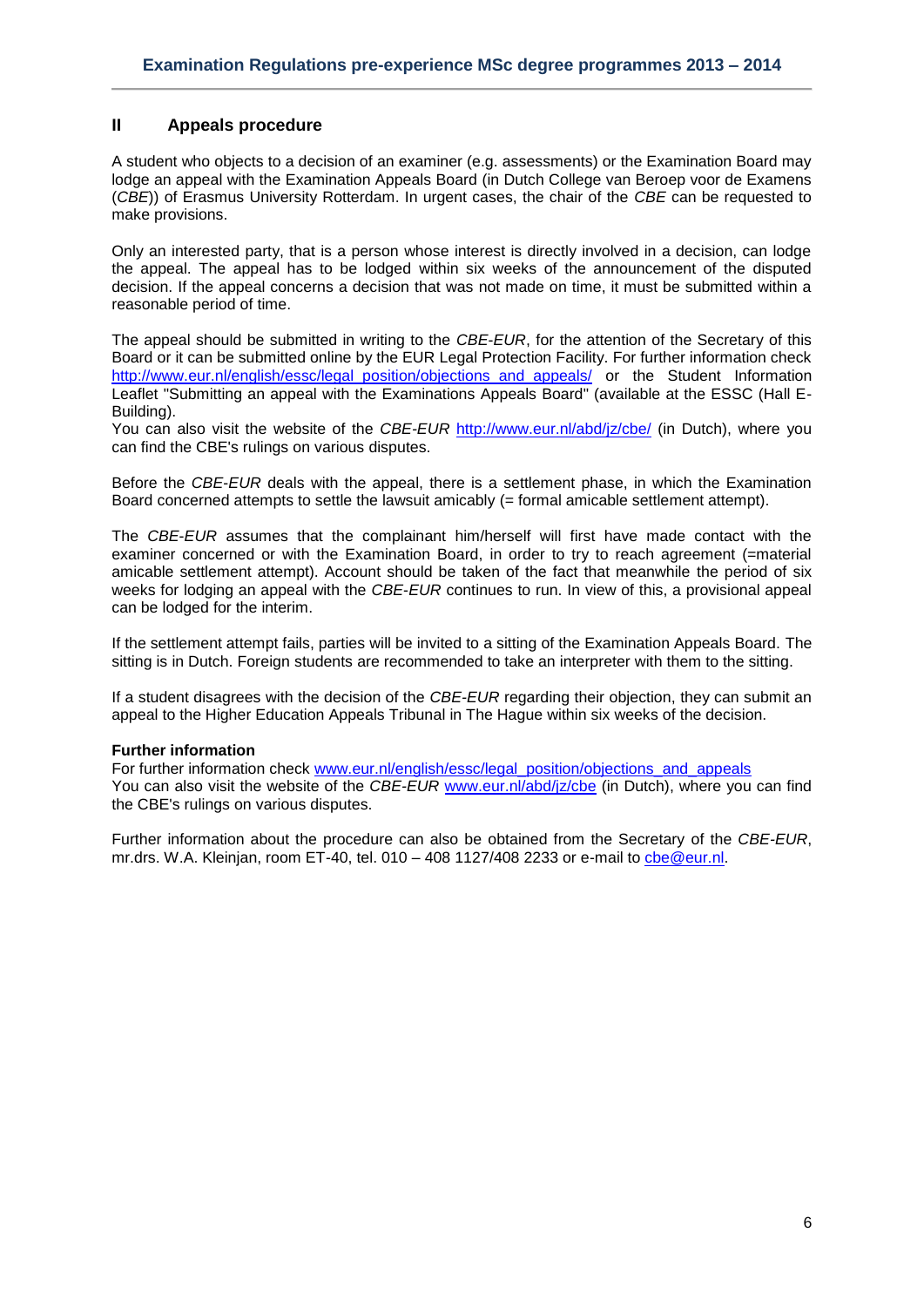# <span id="page-6-0"></span>**III Teaching and Examination Regulations of the MSc programmes 2013 - 2014**

# <span id="page-6-2"></span><span id="page-6-1"></span>**Section 1 – General**

### **Article 1.1 – Applicability of the regulations**

- 1. These regulations are applicable to the curriculum and examinations of the following one year pre-experience Master of Science degree programmes at the Rotterdam School of Management, Erasmus University (respectively Isat code, name of the programme and abbreviation): 60644 Business Administration (*Accounting & Control as well as the General Management programme*) (BA); 60453 Business Information Management (BIM); 60454 Chinese Economy & Business (Cheb); 60455 Entrepreneurship & New Business Venturing (Eship); 60409 Finance & Investments (FI); 60456 Global Business & Stakeholder Management (GBSM); 60645 Human Resource Management (HRM); 60458 Management of Innovation (MI); 60063 Marketing Management (MM); 60457 Organisational Change & Consulting (OCC); 60093 Supply Chain Management (SCM); 60066 Strategic Management (SM). These master´s degree programmes are hereinafter referred to as the *degree programme*.
- 2. These regulations are as far as possible by analogy applicable to the curriculum and examinations of the one year premaster programmes and the General Management programme.
- 3. Programme specific regulations are included in the Annex 1 (one year degree programmes), Annex 2 (premaster programmes) and Annex 3 (General Management programme)*.*

# <span id="page-6-3"></span>**Article 1.2 – Aims of the programme**

The degree programme is intended to impart scientific knowledge, skills and insight in the area of business administration in an international context in such a way that the graduate is capable of scientific and socially responsible professional practice in this area, and is qualified to take any desired advanced programme and to become, among others a scientific researcher.

# <span id="page-6-4"></span>**Article 1.3 – Definitions**

In the regulations, words shall have the following meanings:

- a. the law: the Dutch Higher Education and Research Act (*Wet op het hoger onderwijs en wetenschappelijk onderzoek* - *WHW*);
- b. rules and guidelines: the rules, guidelines and instructions of the Examination Board as referred to in Article 7.12b of the law;
- c. MSc curriculum: the total of programme components qualifying for the concluding examination;
- d. concluding examination: the total of examinations of courses within the programme components of the MSc curriculum;
- e. Programme component: a bundling of examinations with a designated function and meaning within the MSc curriculum;
- f. examination: the assessment of a course; an examination can be composed of a written and/or oral test or other investigation, including practical tests, into the insight, knowledge and skills of the student;
- g. ects: abbreviation of "European Credit Transfer System". One ects represents 28 hours of study;
- h. written test: a written test is a test that is taken in writing and held plenarily;
- i. course: an instruction given under the authority of a member of the academic staff; each course is concluded with an examination;
- j. practical test: a test based on a practical exercise, as referred to in Article 7.13 of the law, in one of the following forms:
	- execution of and reporting on a thesis project;
	- writing a paper;
	- carrying out a research assignment:
	- taking part in a study visit;
	- carrying out a practical assignment;
	- taking part in another study activity aimed at the attainment of certain skills;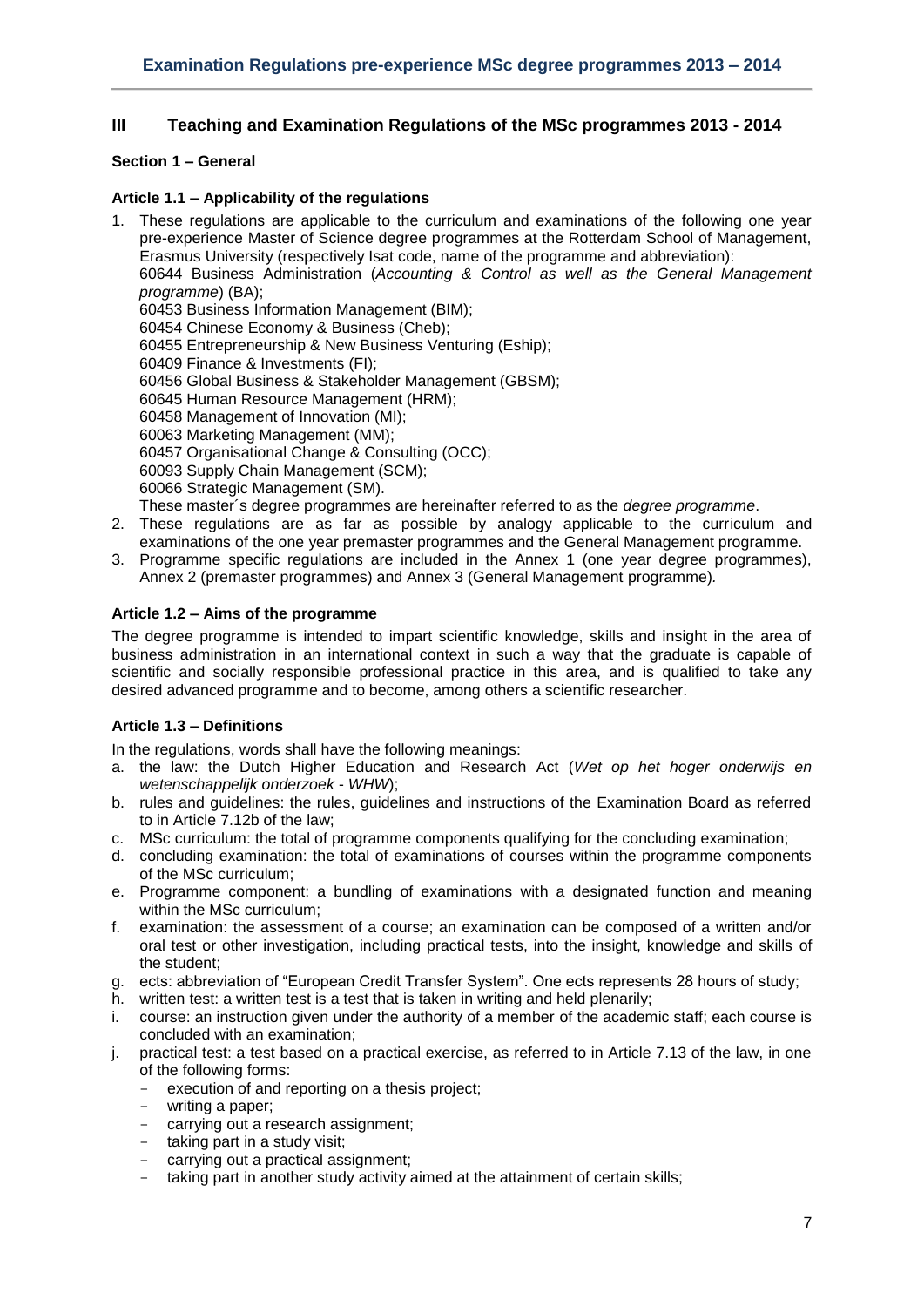- k. student: a person who is enrolled in to the university and admitted to the degree programme pursuing the study and/or taking part in the examinations of the programme; for the further application of these regulations, this designation also applies to an enrolled 'extraneus';
- l. Examination Board: the board referred to in Article 7.12 of the law for supervising the examinations and organization and coordination of the examinations of the programme;
- m. academic year: the academic year runs from 1 September to the following 31 August (inclusive);
- n. Dean of the MSc Degree; the person who is responsible for the degree programme;
- o. Dean RSM: head of the Rotterdam School of Management, Erasmus University;
- p. Academic Director: the person who is responsible for a specific master programme;
- q. the school: the Rotterdam School of Management, Erasmus University;
- r. academic personnel:
	- the members of the academic staff of the School;<br>the trainee recepts escietants  $(ADQ)$  of the School;
	- the trainee research assistants (AIOs) of the School:
	- the other academic personnel;
- s. academic staff:
	- the full professors;
	- the associate professors of the School:
	- the assistant professors of the School:
- t. teaching team: the members of the academic staff and the academic lecturers teaching courses within a master programme.

#### <span id="page-7-0"></span>**Article 1.4 – Degree**

- 1. The one who has successfully passed all the programme components of the MSc degree programme will obtain the degree of Master of Science in the respective discipline;
- 2. The obtained degree will be recorded on the master´s degree certificate.

#### <span id="page-7-1"></span>**Article 1.5 – Language of instruction**

- 1. The language of instruction teaching and examinations is English.
- <span id="page-7-2"></span>2. In cases, the Examination Board can grant exemption from paragraph 1.

#### **Article 1.6 – Compulsory educational activities**

- 1. Teaching of the programme takes place on a small-scale basis to enable students to obtain knowledge, skills and attitudes in the best possible way. The basic requirement, therefore, is that the students take part in all activities.
- 2. If students are prevented from participating in certain educational activities due to special circumstances, they should report this to the instructor concerned in advance. In such cases, without prejudice to the rules that apply to giving and assessing examinations of particular courses, instructors may assign alternative activities.

#### <span id="page-7-4"></span><span id="page-7-3"></span>**Section 2 – Composition of the degree programme**

## **Article 2.1 – Full-time / part-time**

<span id="page-7-5"></span>Within the scope of the law, the degree programme is offered full-time.

#### **Article 2.2 – Study load and feasibility of the degree programme**

- 1. The degree programme has a study load of 60 ects.
- 2. Courses and projects, including examinations, are scheduled to be completed in one year.
- 3. To further feasibility of completing the degree programme according to the schedule, the work load is spread evenly over the programme's duration.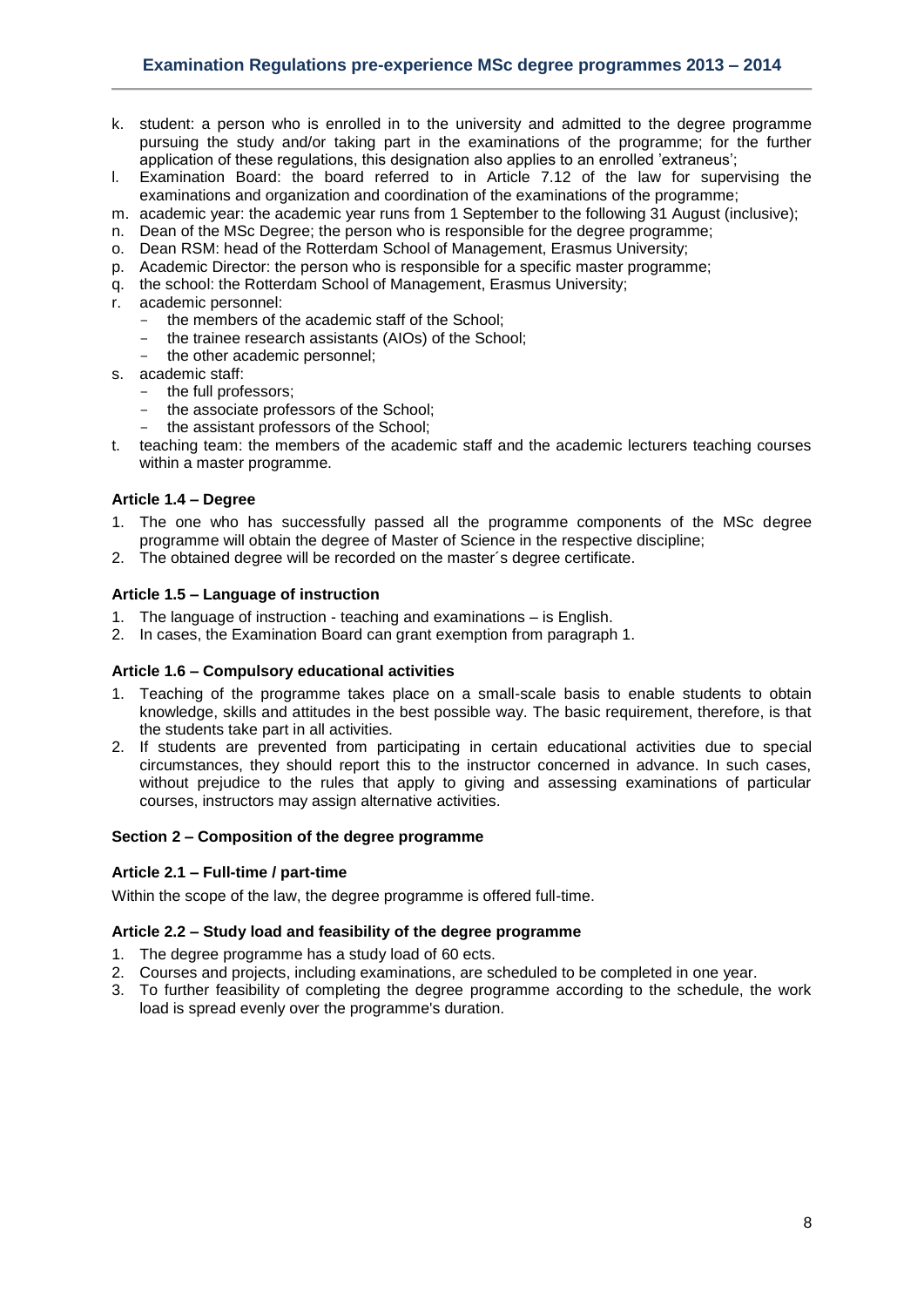# <span id="page-8-0"></span>**Article 2.3 – Composition of the degree programme**

1. The concluding examination applies to the MSc curriculum built up from five programme components as follows:

| <b>Programme Components:</b>      | <b>ECTS</b> |  |  |  |  |
|-----------------------------------|-------------|--|--|--|--|
| Core Courses:                     |             |  |  |  |  |
| ◊ Core Courses Block 1 (CC1)      | 11          |  |  |  |  |
| ◊ Core Courses Block 2 (CC2)      | 11          |  |  |  |  |
| ♦ Core Course (January Block)     |             |  |  |  |  |
| Electives:                        |             |  |  |  |  |
| ◊ Master Programme Elective (MPE) |             |  |  |  |  |
| ◊ Master Programme Elective (MPE) |             |  |  |  |  |
| ◊ Master Free elective (MFE)      |             |  |  |  |  |
| Thesis:                           |             |  |  |  |  |
| ♦Thesis Trajectory:               |             |  |  |  |  |
| thesis proposal                   | 16          |  |  |  |  |
| thesis                            |             |  |  |  |  |
| oral defence                      |             |  |  |  |  |

- 2. The detailing in the most recent version of the (digital) Study Guide of
	- the further descriptions of programme components into core courses and elective courses, including obligatory practicals, and the thesis project,
	- the designation of these programme components as crediting towards a specific master programme,

constitute an integral part of these Teaching and Examination Regulations, without prejudice to the other provisions set out in these regulations.

- 3. Students are to choose electives such that they build on and extend a student's acquired knowledge. More specifically,
	- a. the MPE´s are to be chosen from a designated pool of electives specific for the master programme;
	- b. the MFE is to be chosen from among
		- I) all the elective programme components offered by RSM in an initial MSc programme (MScIM and MScBA GM programme excluded), except in case a programme component has set specific requirements for participants,
		- II) or the student may choose, under approval by the Examination Board and the Academic Director, among components of another accredited master programme of either the Erasmus University Rotterdam or any other research university;
		- III) or the student may choose, under approval by the Examination Board and the Academic Director one of the courses of an approved international exchange. Further details and rules are published in the Study Guide and/or on the programme´s website.
- 4. In addition to the electives mentioned in paragraph 3, each master degree programme can offer an extra elective to outstanding students: the honours class. The admission to the honours class is selective. The selection procedure is transparent and published in the Study Guide and/or on the programme´s website. Participation is voluntary. Students can participate one honours class at the most.
- 5. Without prejudice to the MSc curriculum as set forth in paragraph 1, a student may seek to expand the concluding examination with additional programme components or courses. Extra programme components are subject to acknowledgement by the Examination Board.

#### <span id="page-8-1"></span>**Article 2.4 – Exemption from obligatory practicals**

In exceptional cases, the Examination Board can grant exemption from the obligation to take part in practicals. In that case, the Examination Board can decide that the practicals should be carried out in another way, to be determined by the Examination Board.

# <span id="page-8-2"></span>**Article 2.5 – Exemption from examinations**

No exemption from examinations will be granted.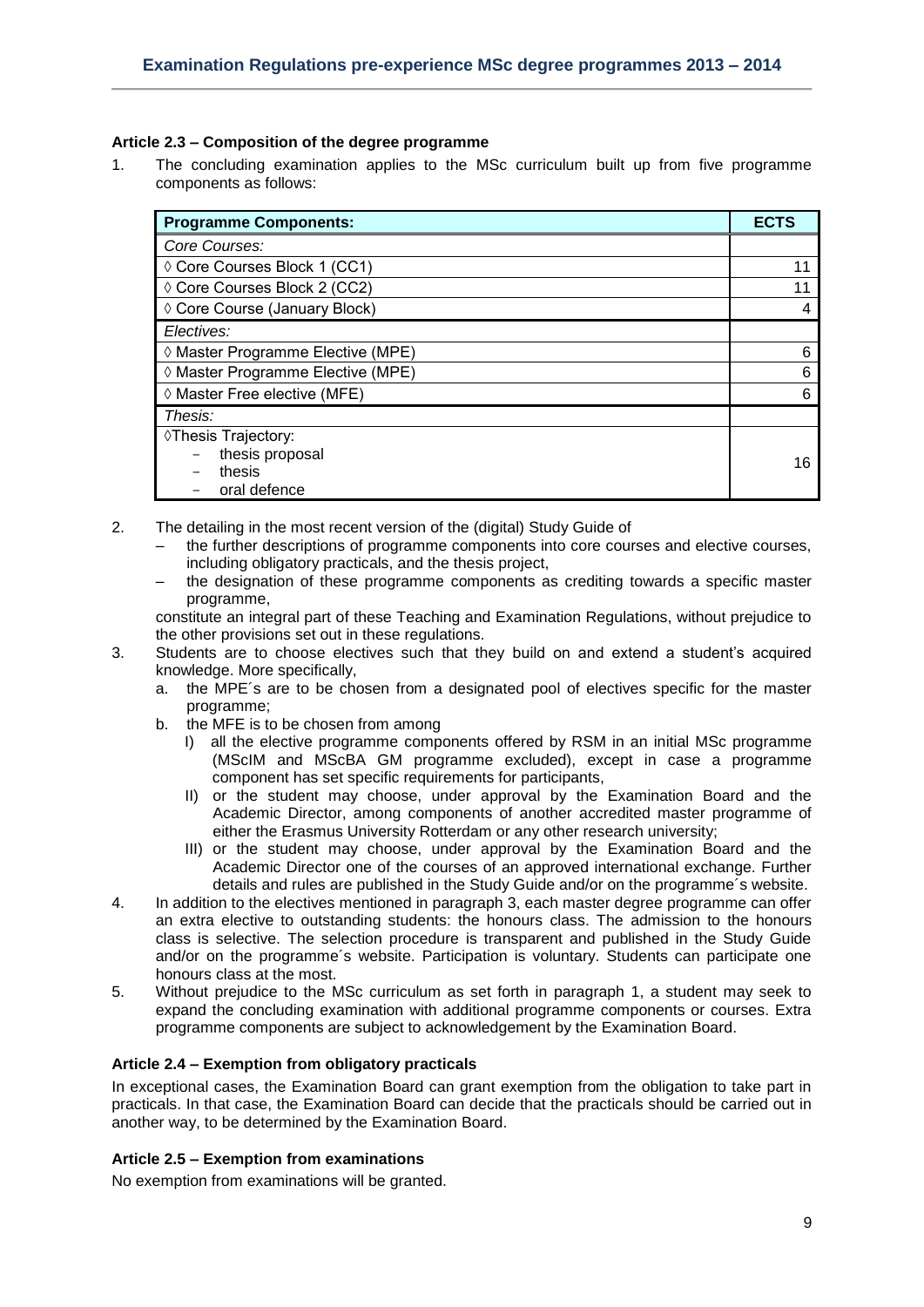# <span id="page-9-0"></span>**Article 2.6 – Free master programme within the master degree programme at RSM**

- 1. Under approval by the Examination Board, students who are enrolled in the programme can combine their own master programme composed of examinations offered by the university, which will lead to the degree of Master of Science in one of the respective disciplines as defined in Article 1.1, paragraph 1.
- 2. The master programme mentioned in paragraph 1 must consist of sufficient examinations in the area of business administration according to the Examination Board, and in any case of the thesis trajectory of 16 ects.
- 3. The Examination Regulations and Rules and Guidelines are applicable to the programme mentioned in paragraph 1 and approved by the Examination Board.

#### <span id="page-9-2"></span><span id="page-9-1"></span>**Section 3 – Admission**

#### **Article 3.1 – General admission requirements**

With due observance of the rules by law concerning admission and enrolment and of deviating programme specific admission requirements laid down in Annex 1 of these Regulations, eligible for admission to the programme is:

- a. the one who has passed the concluding examination of the Bachelor of Science in Business Administration at the Rotterdam School of Management;
- b. the one who has passed the concluding examination of the Bachelor of Science in International Business Administration at the Rotterdam School of Management;
- c. the one who has acquired the admission statement given by, or on behalf of, the Dean of the RSM.

# <span id="page-9-3"></span>**Article 3.2 – Admission requirements for RSM students**

The admission statement mentioned in article 3.1 sub c. can be obtained by students from the RSM who has:

- a. been granted the permission by the Examination Board to proceed as mentioned in article 1.5, paragraph 2 of the Teaching and Examination Regulations of the Bachelor of Science in Business Administration;
- b. been granted the permission to proceed by the Examination Board as mentioned in article 1.5, paragraph 2 of the Teaching and Examination Regulations of the Bachelor of Science in International Business Administration;
- c. passed all components of the Hbo-premaster programme (including the mandatory GMAT and the English Proficiency documents) mentioned in the Annex 2 of these regulations.

# <span id="page-9-4"></span>**Article 3.3 – Admission requirements for external students**

The admission statement mentioned in article 3.1 sub c. can be obtained by students from outside the RSM who have obtained an accredited Bachelor of Science in Business Administration degree of any accredited and/or recognized Bachelor's (of Science) degree programme of any research university that is comparable in level and content with the bachelor's degree of the (International) Business Administration programme of the Rotterdam School of Management, or related disciplines.

- In addition students have to submit evidence of:
	- a. Proficiency in English, to be proven by
		- IELTS: with a minimum overall score of 6.5;
		- TOEFL:- paper based: with a minimum overall score of 575;
		- TOEFL:- computer based: with a minimum overall score of 233;
		- TOEFL:- internet based: with a minimum overall score of 90 / 91;
		- Cambridge: CPE or CAE level:
		- Common European Framework Exam C1 level.

Additional requirements for students from China and Taiwan: IELTS: 6.5 or higher on all four individual sub-scores; TOEFL internet based: all four individual sub-scores should have a minimum of 22. In addition the total score should be 90/91 or higher.

No other English language test results will be accepted.

Exempted from an English test are students who are a native English speaker from the USA, UK, Canada, Ireland, Australia, New Zealand or South Africa or whose undergraduate programme was taught completely in the English language in one of the following countries: USA, Canada, Australia, New Zealand, South Africa or within the EU/EEA.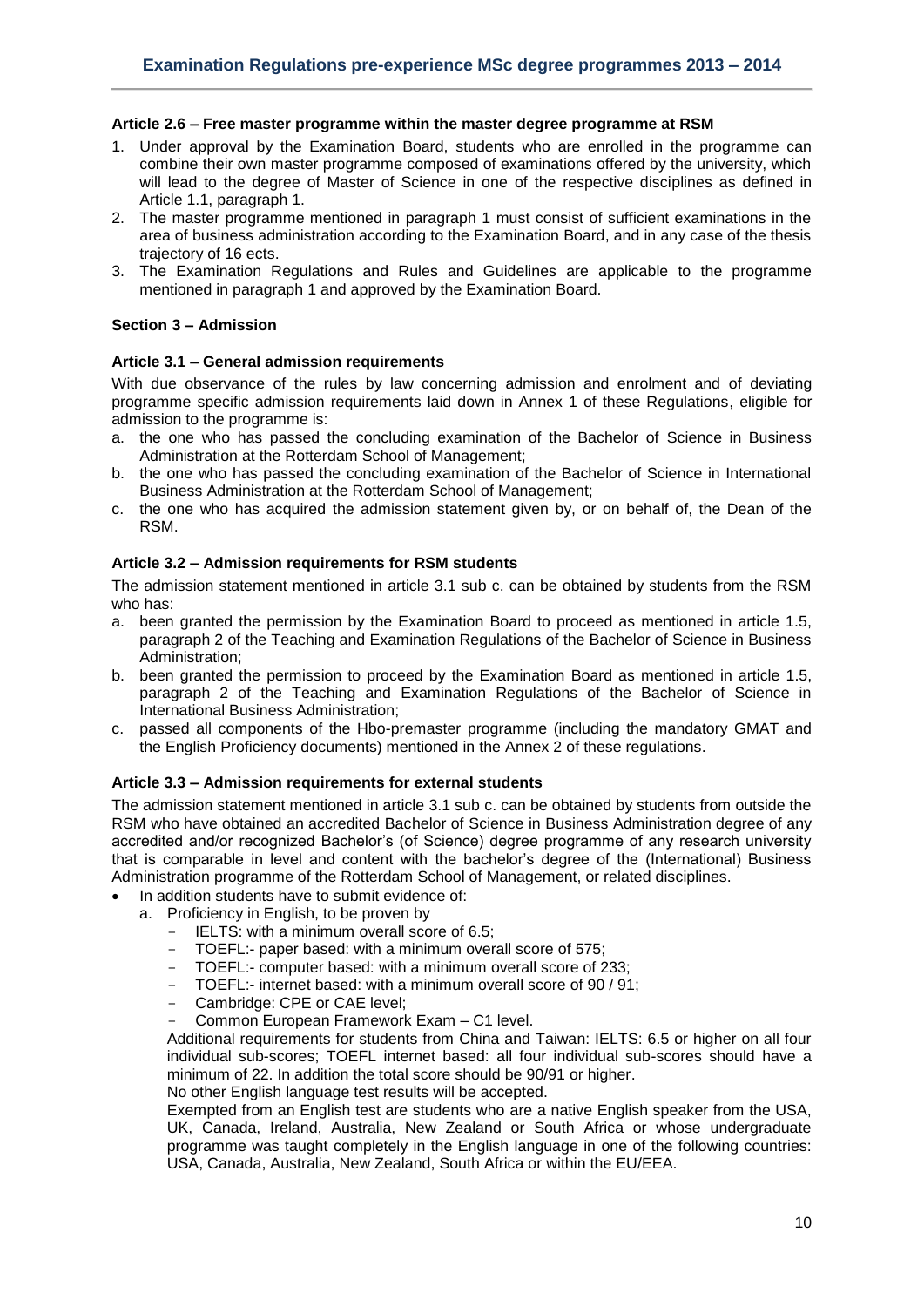- b. A grade point average (GPA) equivalent to a 7 out of 10 in the Dutch education system, which is considered to be above average;
- c. A GMAT score of at least 600. Only students with a bachelor's degree from EUR or one of the Dutch "sister programmes" are exempted from submitting a GMAT score;
- d. A motivation letter and a curriculum vitae.
- The test results may not be more than 2 years old.
- There are programme specific admission requirements. These programme specific requirements are included in the Annex 1.

# <span id="page-10-1"></span><span id="page-10-0"></span>**Section 4 – Taking examinations**

## **Article 4.1 – Frequency of examinations; examination schedule; re-examinations; extra opportunities**

- 1. The opportunity to take a test is presented at least once per academic year.
- 2. The opportunity to take written tests when belonging to an examination as referred to in Article 1.3 is given twice per academic year. On each of these occasions the examination result is updated.
- 3. Only students who submitted the final thesis before the deadline of the first opportunity as announced by the programme in question, are eligible to submit a repair version for the deadline in August.
- 4. Students who have not passed the thesis proposal at the first opportunity, will be offered a retry of which submission deadline is set at two weeks from the date of publication of the first opportunity results.
- 5. The student has a free choice in the number of repeats for taking a written test when part of an examination. The result for the examination is established on the last test result obtained. If the material to be studied for a course has changed, the subsequent examinations will reflect the new material.
- 6. In addition to the provisions set out in paragraphs 1 and 2, the opportunity to take a test for which the accompanying course is given for the last time ever, is given two times in the academic year subsequent to the last year of the course in case of a written test and only once in case of an assignment. The tests of the master electives are excluded from this rule. The tests will be scheduled during the examination period concerned. Deviating from paragraph 5 above, tests for these courses that have already been passed may not be taken again.
- 7. Without prejudice to applicable regulations regarding a period free of tests, and with due observance of the other provisions set out in these regulations, and of the Rules and Guidelines established by the Examination Board, the Dean of the MSc Degree establishes a schedule for written tests and examinations before the start of the academic year. In the event of urgent exceptional circumstances, the Dean of the MSc Degree can change the schedule during the academic year, provided that the change is announced in good time and no later than the start of the enrolment period, of the period of tests concerned, via appropriate channels such as SIN-Online.
- 8. In exceptional cases the Examination Board can, at the request of the student, decide that an extra opportunity to take a written test will be offered, in derogation from the schedule.
- 9. To courses that are instructed under the supervision and authority of accredited institutions other than RSM Erasmus University and for which results are converted to the MSc curriculum, the rules and regulations apply as set, upheld and applied by the examination board, or equivalent body, of that accredited institution.

# <span id="page-10-2"></span>**Article 4.2 – Form of the examinations and tests**

- 1. The tests of the examinations are conducted in written and/or oral form and/or by means of practical exercise, unless the Examination Board has decided otherwise.
- 2. If the Examination Board decides that the form as referred to in the foregoing paragraph shall be different, it will announce this to the students no later than two months before the test is to be held.
- 3. The elaborations on the form of the tests as referred to in paragraph 1, stated in the most recent version of the study guide for the study programme, constitute an integral part of these Teaching and Examination Regulations, without prejudice to the other provisions set out in these regulations.
- 4. In exceptional cases the Examination Board may, at the request of the student, decide to permit derogations from the provisions set out in paragraph 1.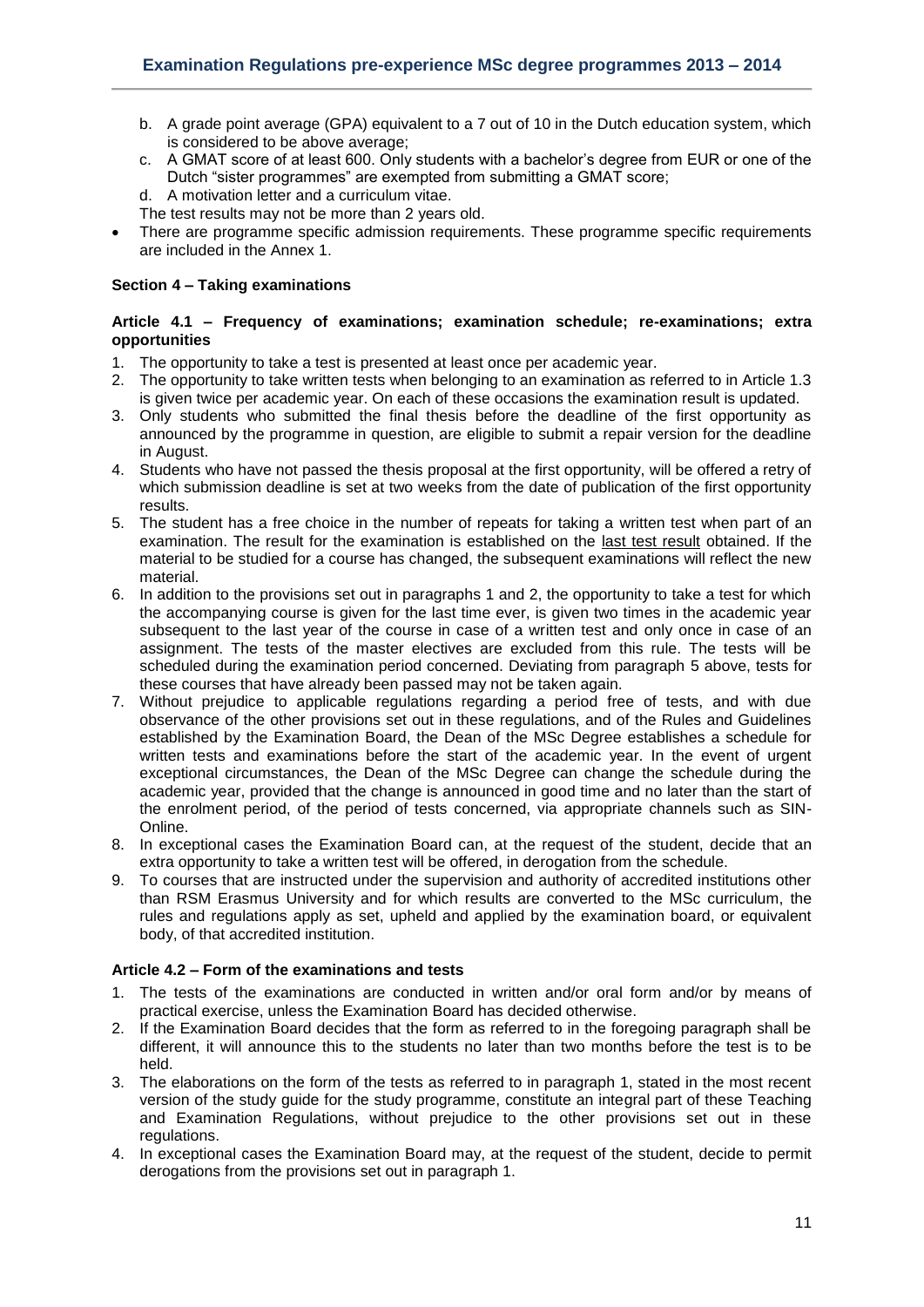5. Physically or sensory handicapped students are offered the opportunity to take tests in a manner adapted as far as possible to their individual handicap. The Board will, if necessary, obtain expert advice before making a decision.

# <span id="page-11-0"></span>**Article 4.3 – Oral tests**

- 1. No more than one person will be given an oral test at a time, unless the Examination Board has decided otherwise.
- 2. An oral test is taken in public, unless in an exceptional case the Examination Board or the examiner concerned has decided otherwise, or the student has objected to this.

# <span id="page-11-1"></span>**Article 4.4 – Sequence of programme components**

- 1. A student may continue the thesis trajectory only after a designated research methods course of at least 4 and of most 6 ects of the degree programme has been passed.
- 2. The thesis proposal can be submitted no sooner than three months after the start of the programme by the student, and, if applicable, the bachelor examination or the pre-master programme has been passed as well.
- 3. If the thesis proposal has not been passed or has not been delivered timely, the student may not proceed the thesis trajectory and will have to restart the course the next academic year.
- 4. In exceptional individual cases, at the student´s request, the Examination Board may derogate from the foregoing paragraphs, after consulting the student adviser and the involved examiners.

# <span id="page-11-2"></span>**Section 5 – Result of examinations**

#### <span id="page-11-3"></span>**Article 5.1 – Determining, announcing and recording results of examinations; deadlines**

- 1. After an oral test has been taken, the examiner determines the result immediately, and gives the student a written notification.
- 2. The examiner determines the updated result of an examination as a consequence of a new outcome for a written test as soon as possible, and no later than four weeks after the day on which the test was conducted. In the event of *force majeure*, the Examination Board can permit derogation from this deadline.
- 3. The Department for Exam Administration RSM checks compliance with the deadline mentioned in the previous paragraph, and in the event that it is likely to be exceeded, reports this in good time to the chairman of the Examination Board.
- 4. With regard to a test that is to be taken in a manner other than orally or in writing, the Examination Board decides in advance in what way and within what period the student will be given a written notification of the examination result involved.
- 5. The examiner immediately reports updated examination result to the Department for Exam Administration RSM, which then informs the student of this in writing.
- 6. The Department for Exam Administration RSM is responsible for recording the results of examinations. This Office also records what certificates have been presented to a student. No information about recorded data, with the exception of data about the certificates awarded, is given to anyone other than the student, the Examination Board, the directors of the study programme, the Board of the Erasmus University, the student advisor, the student counsellor and the Examination Appeals Board (*CBE*). The Examination Board may decide on derogation from the provisions set out in the last sentence under the consent of the student involved.
- 7. The involvement of the Department for Exam Administration RSM as referred to in the previous paragraphs is without prejudice to the provisions in this matter as determined by the Executive Board of the Erasmus University.
- 8. The written certificate concerning the result of an examination contains information about the way in which the student can lodge an appeal with the Examination Appeals Board (*CBE*).

#### <span id="page-11-4"></span>**Article 5.2 – Period of validity**

- 1. Unless otherwise mentioned, the term of validity for examinations passed is three years. The Examination Board may extend the term of validity if, in its judgment, the knowledge, insights and skills relating to the course corresponding to the examination in question are not obsolete.
- 2. The Examination Board can impose, with respect to an examination taken and passed more than three years ago, an additional or alternative examination, before the student can pass the concluding examination.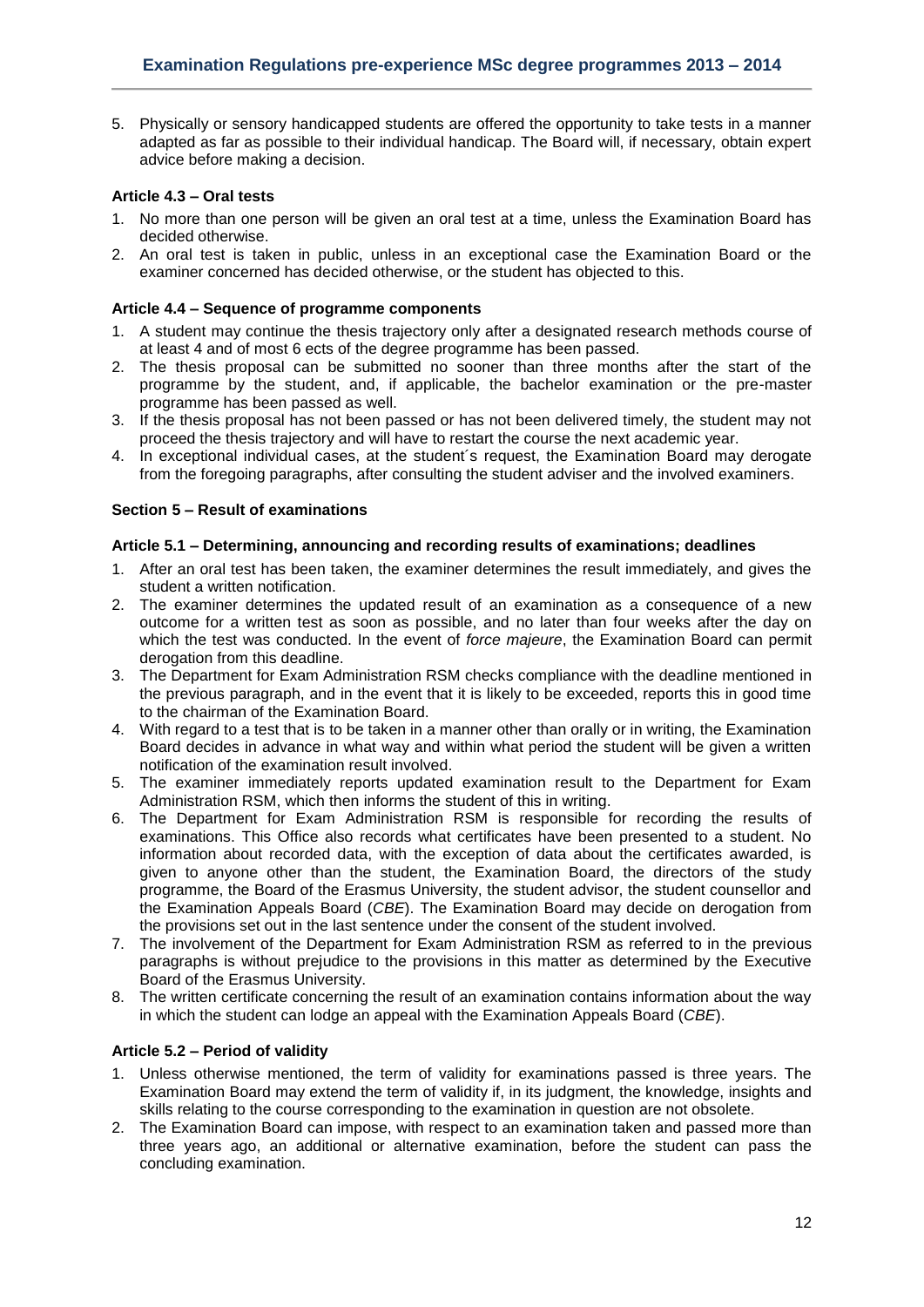3. The term of validity of tests on which examinations are based is limited to the academic year in which the test has been taken, unless the examiner determines otherwise in the course manual.

# <span id="page-12-0"></span>**Article 5.3 – Right of inspection**

- 1. A (public) inspection of the graded work is granted as soon as possible after a written test, but no later than four weeks after the results of the written test have been announced. The examiner determines the location and time of the inspection. During this inspection, interested parties may request to peruse the questions and assignments of the test concerned, along with the criteria for assessment.
- 2. In the event that a student can demonstrate that he/she was prevented from being at the assigned location and time for the inspection mentioned in paragraph 1, due to *force majeure*, at the request of the student an alternative opportunity will be offered, if possible within the term mentioned in paragraph 1.

# <span id="page-12-1"></span>**Section 6 – Result of the concluding examination**

# <span id="page-12-2"></span>**Article 6.1 – The result of the concluding examination**

- 1. The result of the concluding examination is determined by the Examination Board based on the examinations of courses in the programme components that build the MSc curriculum and the approved extra programme components as mentioned in article 2.3 and in compliance with the regulations stated in article 5.2 of the Rules and Guidelines.
- 2. In derogation from the provisions set out in paragraph 1, the Examination Board may, before determining the result of the concluding examination, conduct an investigation into the knowledge of the student with regard to one or more examinations of the programme, if and insofar as the results of the examinations concerned give it cause to do so.
- 3. In derogation from the provisions set out in paragraph 1, the result of the concluding examination will not be determined for students who are admitted to the programme by virtue of article 3.2 under a, or b. as long as they do not have passed the concluding examination of the Bachelor of Science in Business Administration/Bedrijfskunde or International Business Administration. The same applies to students who are admitted to the master´s degree programme at RSM by virtue of article 3.2. under c as long as they do not have passed all the components of their pre-master programme.

# <span id="page-12-4"></span><span id="page-12-3"></span>**Section 7 – Final and Implementation Provisions**

#### **Article 7.1 – Amendments changes**

- 1. Amendments to these regulations will be adopted by the Dean RSM through a separate decree.
- 2. No amendments will be made that are applicable to the current academic year, unless the interests of the students are, in reason, not thereby prejudiced.
- 3. Moreover, amendments must not influence, to the detriment of the students any other decision, which has been taken with respect to a student by the Examination Board by virtue of these regulations.

# <span id="page-12-5"></span>**Article 7.2 – Hardship clause**

In very exceptional individual circumstances, in which application of one or more of the provisions set out in these regulations leads to evidently unreasonable and/or unfair situations with regard to a student, a student can submit a request in writing, and with reasons, for derogation from the said provision(s) to the Examination Board. The Examination Board may, after consulting the relevant examiner(s) and the student advisor or student counsellor, derogate from the said provision(s) in favour of the student. A decision to reject the student's request will not be made by the Examination Board until the applicant has been given the opportunity to present his or her case, if this is requested

# <span id="page-12-6"></span>**Article 7.3 – Announcement**

The Dean RSM is responsible for an appropriate announcement of these regulations, of the Rules and Guidelines established by the Examination Board, and of amendments to these documents.

# <span id="page-12-7"></span>**Article 7.4 – Legal effect**

These regulations have legal effect from 1 September 2013.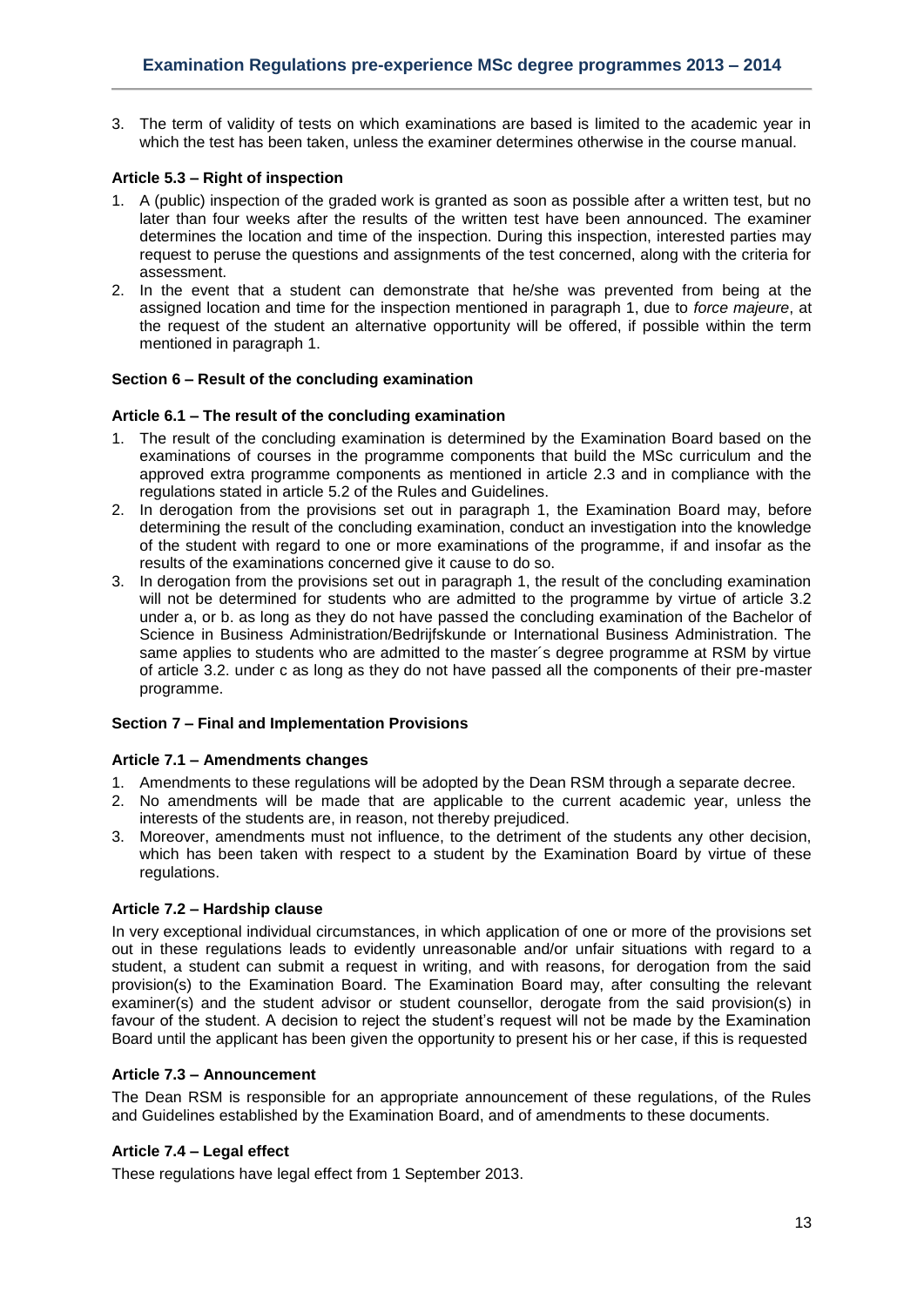# <span id="page-13-0"></span>**Section 8 – Transitional Provisions 2013-2014 (MScBA GM and premaster programmes excluded)**

#### <span id="page-13-1"></span>**Article 8.1 – transition rule for cohort 2012 and earlier with regard to unfinished programme components**

- 1. Core courses: There will be resit exams for 'old-style' core courses during academic year 2013- 2014. Written tests will be offered twice, and assignments only once. The course itself in its former format will not be offered.
- 2. Electives: There will be no resits for 'old-style' electives (article 4.1 Teaching & Examination Regulations). In case of failed electives students will have to follow the new electives on offer in spring 2014**<sup>1</sup>** .
- 3. Thesis: Students who did not finish the thesis yet, will be able to finish it subject to the rules and regulations that apply to the master programme during the Academic Year 2012-2013. Rules and regulations may vary per programme (for instance Finance & Investments has very specific rules).
- 4. From September 2014 the new curriculum and the accompanying rules and regulations will apply to all students. If a student did not finish the thesis yet by then, he will not be allowed to work on the thesis during autumn 2014. Instead students will be asked to participate in the new thesis trajectory in spring 2015.

**.** 

<sup>&</sup>lt;sup>1</sup> Please note that there will be 3 x 6 ECTS electives in the new curriculum instead of the current 2 x 10 ECTS. Depending on how many electives you've missed, you will need to take 2 (total 12 ECTS) or four (total 24 ECTS) electives to gain sufficient credits to graduate.

In certain cases you may also take the core courses of another master to count for electives, but please be advised that you will need special permission of the Examination Board for this. Please contact the Student Advisers first if you want to consider this option.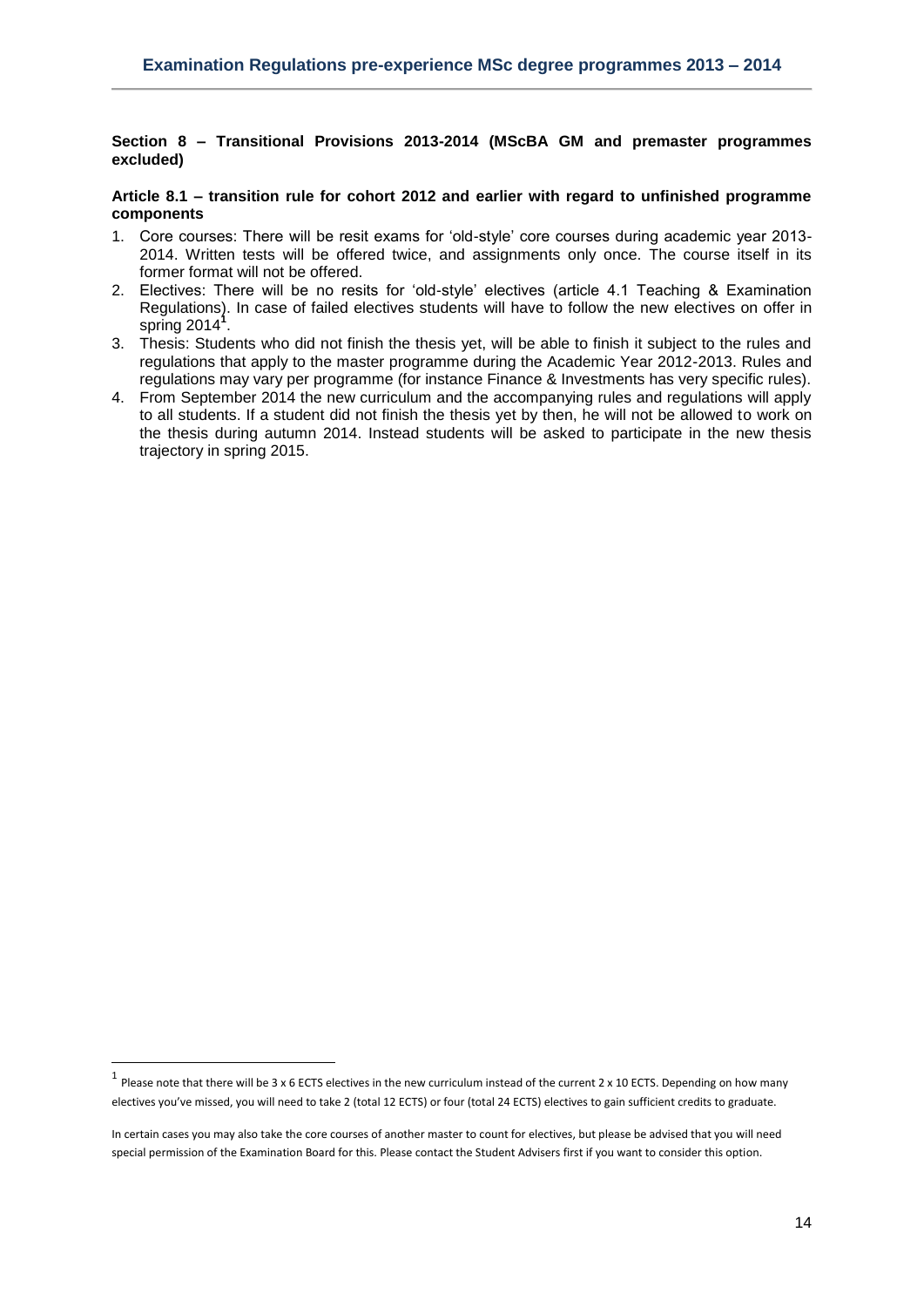# <span id="page-14-0"></span>**Annex 1 Programme specific regulations**

# <span id="page-14-1"></span>**Admission Criteria**

The MSc degree programmes as referred to in Article 1.1, paragraph 1 of the TER have specific admission criteria next to those mentioned in Section 3 of the TER. These additional admission criteria of the respective programmes are:

# Business Administration, Accounting & Control

The admission statement mentioned in article 3.1 sub c. can be obtained by students from outside the RSM who have obtained a bachelor's or undergraduate degree from a research university in Business Administration, Economics, Accounting or Finance. Students must possess advanced knowledge of business related quantitative and qualitative research methods and statistics. A minimum total of 30 ECTS points in advanced courses on business administration and accounting and finance methods & tools must have been part of the bachelor curriculum.

#### Business Information Management

The admission statement mentioned in article 3.1 sub c. can be obtained by students from outside the RSM who have obtained a bachelor's or undergraduate degree from a research university in Business Administration, Economics, Economics & Informatics or Information Management. Students must possess advanced knowledge of business related quantitative and qualitative research methods and statistics. A minimum total of 30 ECTS points in advanced courses on business administration and information management must have been part of the bachelor curriculum.

# Chinese Economy & Business

The admission statement mentioned in article 3.1 sub c. can be obtained by students from outside the RSM who have obtained a bachelor's or undergraduate degree from a research university in Business Administration, Economics, HRM, Political Science, Sociology, International relations or Sinology/Chinese Studies. Students must possess advanced knowledge of business related quantitative and qualitative research methods and statistics. A minimum total of 30 ECTS points in advanced courses in Business Strategy, Marketing, HRM / Organisational Theory & Behaviour, Macroeconomics and Financial Management must have been part of the bachelor curriculum. . In addition students should successfully complete a selection interview for the programme.

#### Entrepreneurship & New Business Venturing

The admission statement mentioned in article 3.1 sub c. can be obtained by students from outside the RSM who have obtained a bachelor's or undergraduate degree from a research university in Business Administration, Economics, Finance, Science & Business or Industrial Design. Students must possess advanced knowledge of business related quantitative and qualitative research methods and statistics. A minimum total of 30 ECTS points in advanced courses on business strategy, financing and accounting, organisational theory & behaviour must have been part of the bachelor curriculum.

#### Finance & Investments

The admission statement mentioned in article 3.1 sub c. can be obtained by students from outside the RSM who have obtained a bachelor's degree from a research university in Business Administration, Economics, Accounting or Finance. Students must possess advanced knowledge of business related quantitative and qualitative research methods and statistics. A minimum total of 30 ECTS points in advanced courses business administration and accounting and finance methods & tools must have been part of the bachelor curriculum.

There is a maximum on the number of external students that can be admitted to this programme.

# Global Business & Stakeholder Management

The admission statement mentioned in article 3.1 sub c. can be obtained by students from outside the RSM who have obtained a bachelor's or undergraduate degree from a research university in Business Administration, Economics, Sociology, Political Science or International Relations. Students must possess advanced knowledge of business related quantitative and qualitative research methods and statistics. A minimum total of 30 ECTS points in advanced courses on business administration must have been part of the bachelor curriculum. Topics can include business strategy, finance and accounting, organisational theory and behaviour, operations and/or marketing.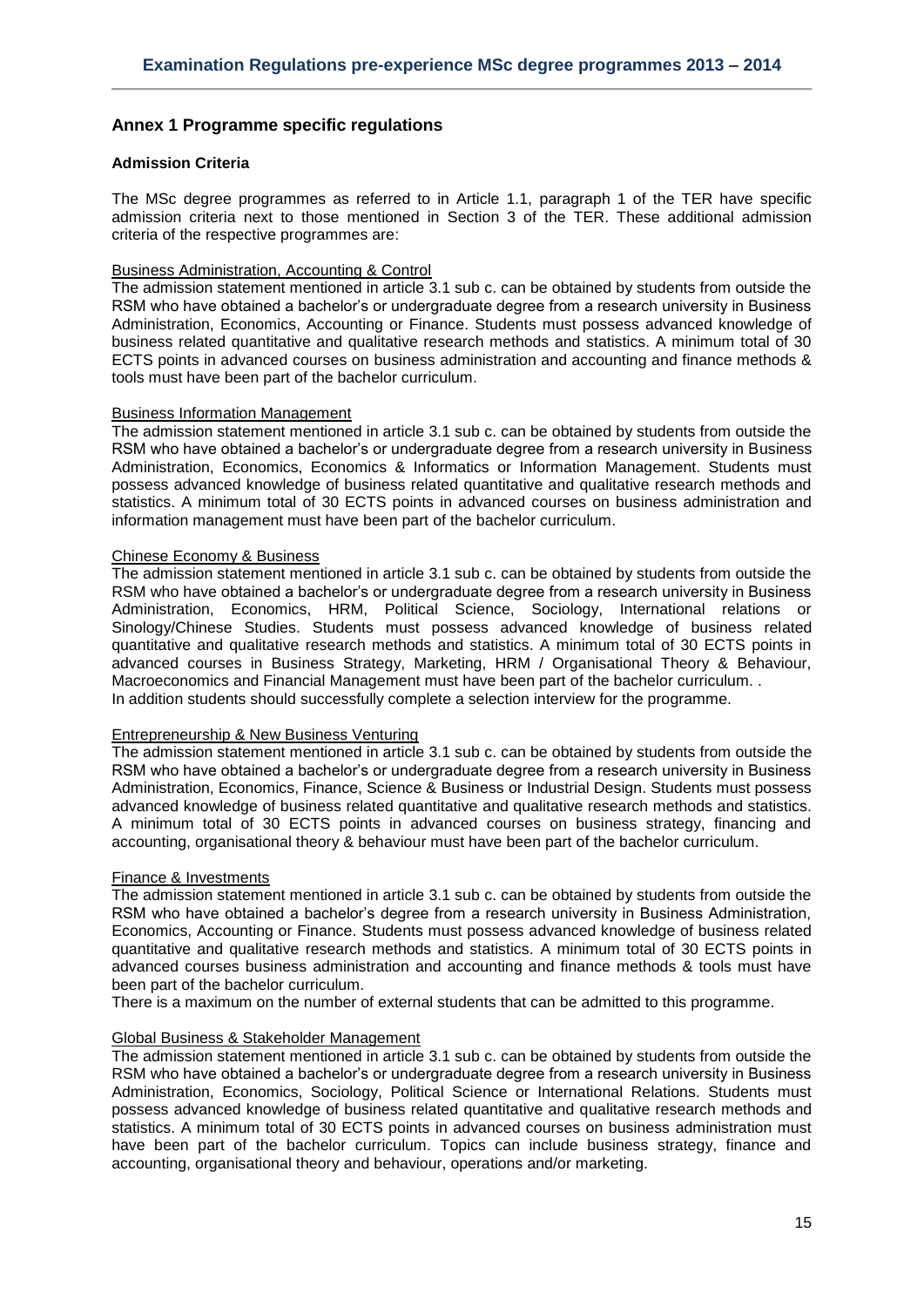#### Human Resource Management

The admission statement mentioned in article 3.1 sub c. can be obtained by students from outside the RSM who have obtained a bachelor's or undergraduate degree from a research university in Business Administration, Economics, Psychology, Sociology or HRM. Students must possess advanced knowledge of business related quantitative and qualitative research methods and statistics. A minimum total of 30 ECTS points in advanced courses on organisational theory & behaviour and/or industrial and organisational psychology must have been part of the bachelor curriculum.

# Management of Innovation

The admission statement mentioned in article 3.1 sub c. can be obtained by students from outside the RSM who have obtained a bachelor's or undergraduate degree from a research university in Business Administration, Economics, Science & Business, Engineering or Industrial Design. Students must possess advanced knowledge of business related quantitative and qualitative research methods and statistics. A minimum total of 30 ECTS points in advanced courses on business strategy, marketing, operations management and accounting must have been part of the bachelor curriculum.

#### Marketing Management

The admission statement mentioned in article 3.1 sub c. can be obtained by students from outside the RSM who have obtained a bachelor's or undergraduate degree from a research university in Business Administration, Economics, Communication or Marketing. Students must possess advanced knowledge of business related quantitative and qualitative research methods and statistics. A minimum total of 30 ECTS points in advanced courses on business administration and marketing must have been part of the bachelor curriculum.

#### Organisational Change & Consulting

The admission statement mentioned in article 3.1 sub c. can be obtained by students from outside the RSM who have obtained a bachelor's or undergraduate degree from a research university in Business Administration, Economics, Psychology, Sociology or Organisation Studies. Students must possess advanced knowledge of business related quantitative and qualitative research methods and statistics. A minimum total of 30 ECTS points in advanced courses on organisation theories, organisational behaviour, and organisational behaviour methods and tools must have been part of the bachelor curriculum.

### Supply Chain Management

The admission statement mentioned in article 3.1 sub c. can be obtained by students from outside the RSM who have obtained a bachelor's or undergraduate degree from a research university in Business Administration, Economics, or Engineering. Students must possess advanced knowledge of business related quantitative and qualitative research methods and statistics. A minimum total of 30 ECTS points in advanced courses on business administration, including operations management and accounting methods, must have been part of the bachelor curriculum.

#### Strategic Management

The admission statement mentioned in article 3.1 sub c. can be obtained by students from outside the RSM who have obtained a bachelor's or undergraduate degree from a research university in Business Administration, Economics, Public Administration, Policy Studies or Technical & Engineering Studies. Students must possess advanced knowledge of business related quantitative and qualitative research methods and statistics. A minimum total of 30 ECTS points in advanced courses on business strategy, financing and accounting, organisational theory & behaviour must have been part of the bachelor curriculum.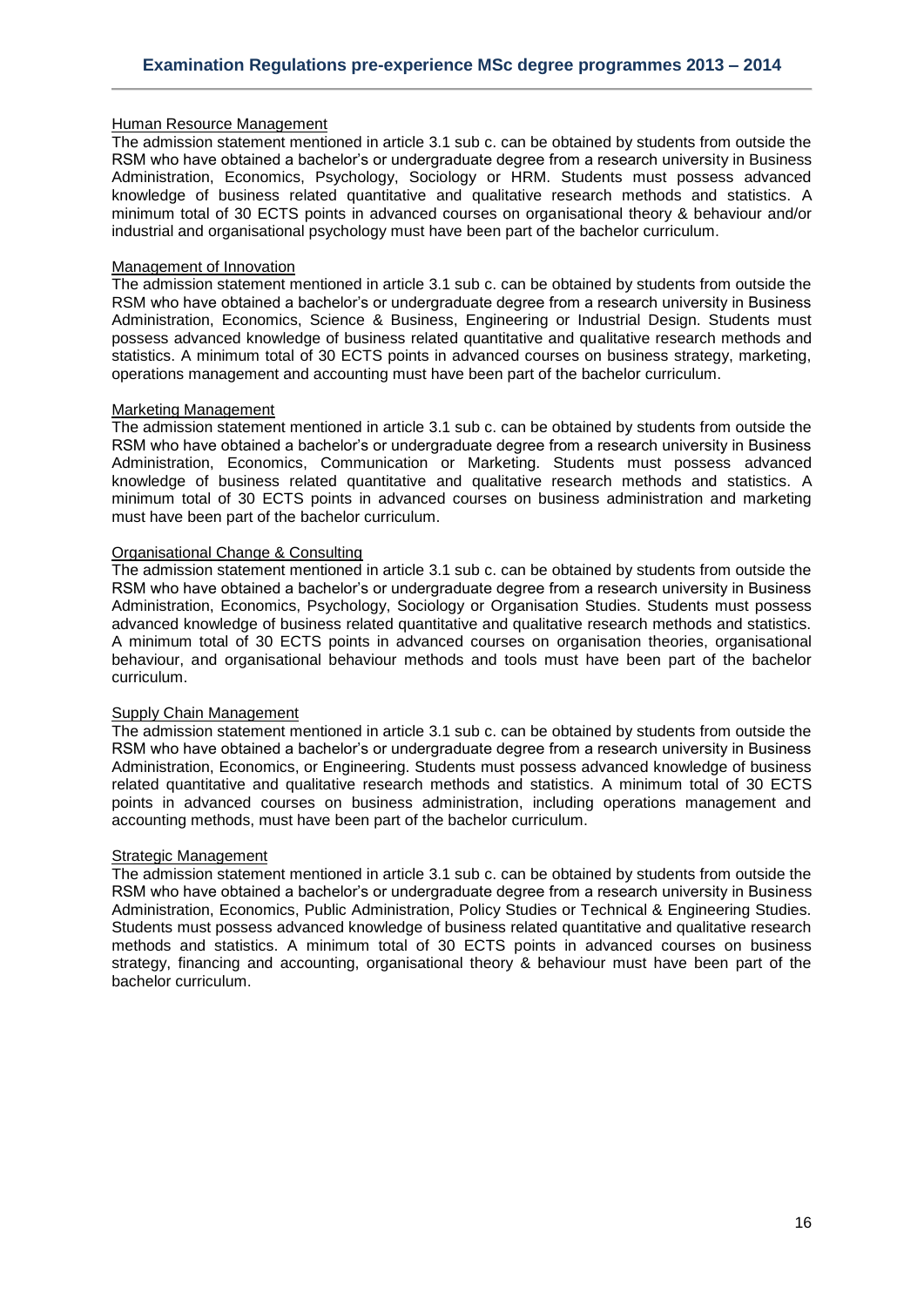# <span id="page-16-0"></span>**Annex 2 Hbo Pre-master Programmes**

## <span id="page-16-1"></span>**A. The English language Pre-master Programme in Business Administration 2013 – 2014**

#### **I. Preamble**

Rotterdam School of Management, Erasmus University (RSM) offers a Pre-master Programme for HBO students with a bachelor's degree programme related to Business Administration interested in pursuing a pre-experience MSc degree programme of the RSM.

After successful completion of the **Pre-master Programme and a GMAT test**, students are immediately eligible for one of the RSM's one-year pre-experience master's degree programmes (except for MScCheb, see below).

Students may also apply for the 1-year MSc Chinese Economy & Business (MScCheb), the 1 ½ year Master of Science in International Management – CEMS (MScIM – CEMS) or the Master of Philosophy in Business Research (MPhil), but those master programmes have additional selection criteria and a maximum intake (check [www.rsm.nl/master](http://www.rsm.nl/master) ).

Successful completion of the Pre-master Programme does not result in a bachelor diploma or other certificate but only in an admission statement to the master that has to be redeemed within one year.

# **II. Studyload Pre-master Programme**

This one-year Pre-master Programme has a studyload of at least 31 – 33 ECTS.

The programme must be completed **within two consecutive years** at the most. If not, the grades and credits received up to that point will be cancelled.

# **III. Selection and admission criteria Pre-master Programme**

The Pre-master Programme has a limited capacity and is selective. The selection is based on previous education, grades and (international) motivation. The selection criteria are:

- Completion of one of the eligible English taught HBO programmes;
- Grade Point Average (GPA) for the first 3 years of HBO programme must be **7.0** or higher at time of application;

The Pre-master Programme has a limited capacity. The maximum number of students selected for the English-language pre-master Programme starting in September 2013 is 40 and no more than 20 Dutch students will be selected.

Further application rules (forms, deadlines, etc.) are published on the RSM-website [www.rsm.nl/premaster.](http://www.rsm.nl/premaster)

# **IV. Eligible HBO programmes**

Students can apply for the English language Pre-master Programme if they have completed one of the four-year HBO degree programmes mentioned below, taught completely or at least the last three years in English. If not the four-year full-time version has been completed but a three-year track of 240 ECTS (e.g. a track for vwo students), or if another similar HBO degree Programme has been completed, then the Director MSc Programmes RSM establishes if the programme is sufficiently related to the BSc (I)BA programme of the RSM.

| <b>CROHO*</b> | <b>Programme</b>                     |
|---------------|--------------------------------------|
| 34041         | Trade Management for Asia            |
| 34130         | <b>Business Management</b>           |
| 34139         | <b>Business Management Studies</b>   |
| 34401         | <b>Finance and Control</b>           |
| 34402         | Marketing Management                 |
| 34406         | Accountancy                          |
| 34407         | International Business & Languages   |
| 34410         | <b>Tourism Management</b>            |
| 34411         | Hotel Management                     |
| 34414         | <b>Financial Services Management</b> |
| 34419         | European Studies                     |
| 34422         | Small Business & Retail Management   |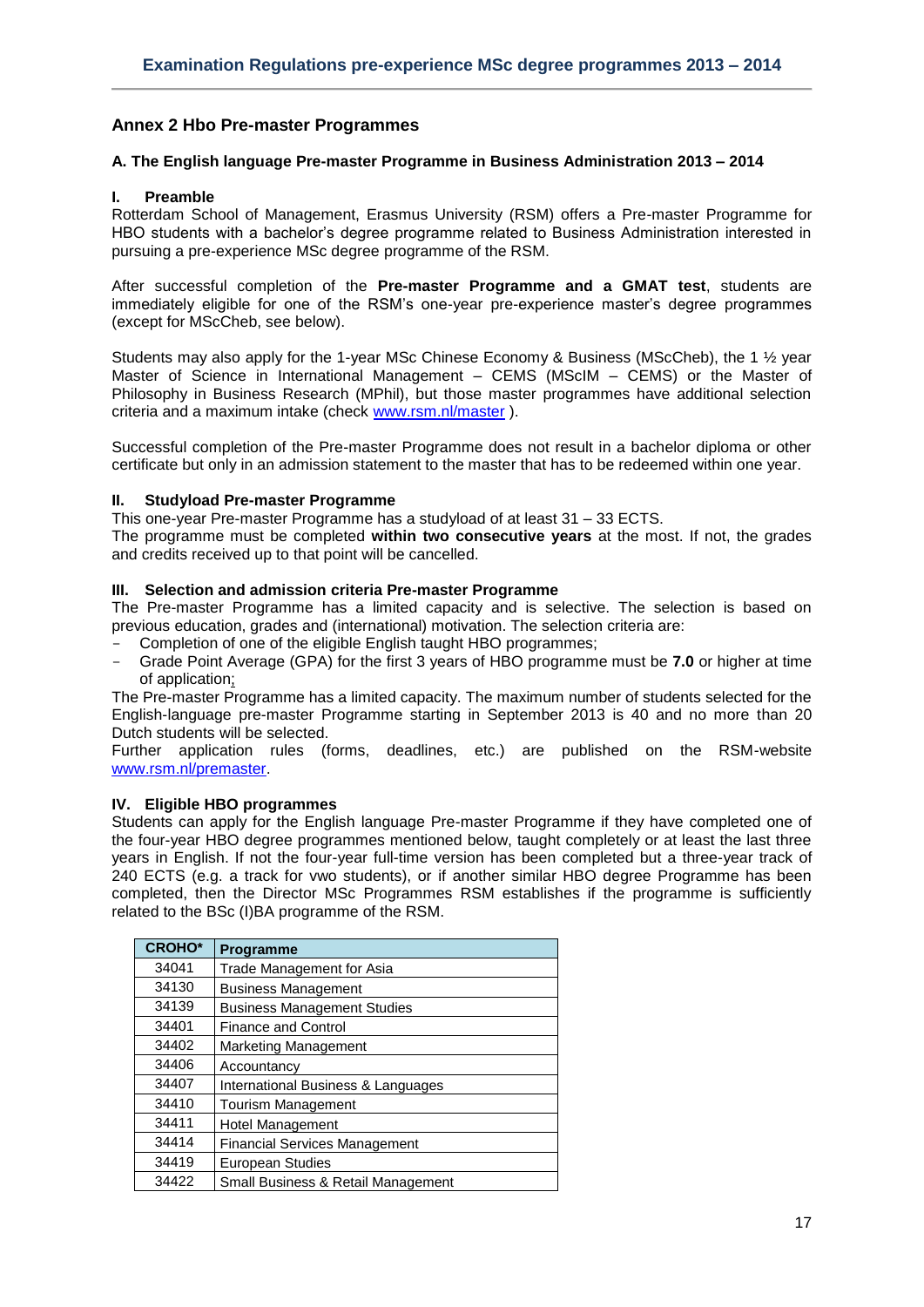| 34436 | Logistics Management (Economics)                   |
|-------|----------------------------------------------------|
| 34438 | Leisure Management                                 |
| 34500 | <b>Facility Management</b>                         |
| 34866 | Agribusiness and Business Administration           |
| 34936 | International Business & Management Studies        |
| 39239 | International Business Administration              |
| 39245 | <b>Business Administration in Hotel Management</b> |

# **V. Grade Point Average**

When applying for the Pre-master Programme, the grade point average (GPA) of the first three years (including propaedeutic phase, introductory year or foundation year) of the HBO programme is important. Students with an average grade approaching 7.0 or higher are eligible for selection. These students may receive a provisional offer.

At the moment the programme actually starts in September 2013 only applicants with **a final GPA of 7.0 or higher** on their final grade list will be admitted.

# **VI. Composition of the curriculum**

The English language Pre-master in Business Administration consists of a selection of courses in the RSM bachelor's degree programme in International Business Administration (BScIBA).

The Pre-master Programme is made up of three parts: two compulsory parts and one optional part. **NOTE:** In the Pre-master Programme **no exemptions** will be granted.

# **Part 1: Basic curriculum – Academic skills (27 ects)**

| Sept.                                                                     | Oct.        | Nov.                                                                                                                                                                                 | Dec.               | Jan. | Feb. | <b>March</b>       | April | May | June          | July | Aug. |
|---------------------------------------------------------------------------|-------------|--------------------------------------------------------------------------------------------------------------------------------------------------------------------------------------|--------------------|------|------|--------------------|-------|-----|---------------|------|------|
| <b>Trimester 1</b>                                                        |             |                                                                                                                                                                                      | <b>Trimester 2</b> |      |      | <b>Trimester 3</b> |       |     | <b>Summer</b> |      |      |
| Methodology (BAP73) (3 ECTS)<br>Philosophy of Science<br>(BAB17) (3 ECTS) |             | <b>Applied Business</b><br>International<br>Methods (BAB08) (6<br><b>Marketing Research</b><br>(BAB11) (3 ECTS)<br>ECTS)<br>Research Training & Bachelor Thesis<br>(BAD10) (12 ECTS) |                    |      |      | Resits             |       |     |               |      |      |
|                                                                           | <b>GMAT</b> |                                                                                                                                                                                      |                    |      |      |                    |       |     |               |      |      |
| 6 ECTS (168 hours)                                                        |             | 12 ECTS (336 hours)<br>9 ECTS (252 hours)                                                                                                                                            |                    |      |      |                    |       |     |               |      |      |

# **Part 2: Master related compulsory courses (4 – 6 ects)**

Admission to a specific master requires to follow a course related to that master. If a student would like keep options open as to which master he/she would like to be admitted to after finishing the premaster this requires to follow additional courses during the pre-master related to those masters of their choice. Minimal size:  $4 - 6$  EC.

*(Remark: Specific information on part 2 is available on [www.rsm.nl/premaster.](http://www.rsm.nl/premaster))*

# **Part 3: Optional (4 – 6 ects)**

In addition to the compulsory parts of the Pre-master Programme most MSc programmes recommend to follow an extra course. This optional course is meant to give some extra in-depth knowledge in the specialty of the master or to give some broadening of knowledge useful for this master. *(Remark: Specific information on part 3 is available on [www.rsm.nl/premaster.](http://www.rsm.nl/premaster))*

# **VII. GMAT**

Submitting a [GMAT](http://www.mba.com/) score for admission to the master is mandatory. Master applications without a valid GMAT score will not be considered for admission.

The GMAT exam consists of 3 parts, the quantitative section, the verbal section and the analytical writing assessment. The first 2 sections are used to determine the overall score. RSM does not require to complete the analytical writing assessment.

The minimum required score is **600**. Scores under 600 will not be considered.

GMAT scores older than 2 years are no longer considered valid by RSM.

*(Remark: SAT and GRE scores will not be accepted.)*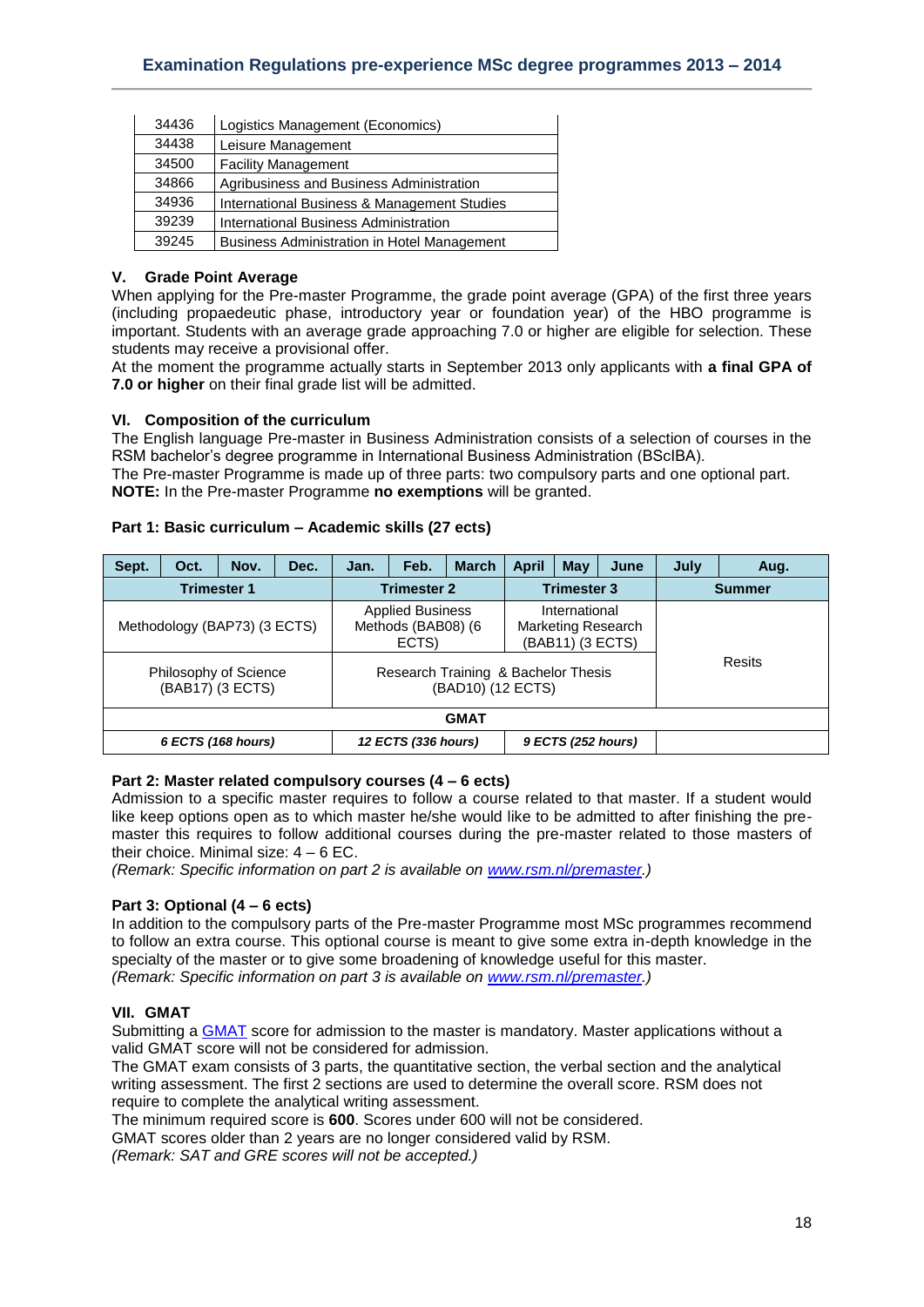# <span id="page-18-0"></span>**B. Nederlandstalig Premaster Programma Business Administration 2013 -2014**

#### **I. Preambule**

De Rotterdam School of Management, Erasmus University biedt een eenjarig Premaster Programma aan voor studenten met een bachelordiploma van een aan Bedrijfskunde verwante geaccrediteerde Hbo-opleiding. Studenten die het Premaster Programma in combinatie met een GMAT-test hebben afgerond en die Engels sufficiënt zijn, ontvangen een bewijs van toelating voor een eenjarige initiële MSc programma van de RSM (uitgezonderd MScCheb). Het bewijs van toelating moet binnen één jaar na afronding verzilverd worden.

Studenten met een afgerond Premaster Programma kunnen zich ook aanmelden voor het eenjarige programma MSc Chinese Economy & Business (MScCheb) of het 1½-jaar durende programma MSc International Management - CEMS (MScIM – CEMS), maar deze programma's hebben additionele selectie- en toelatingscriteria (zie [www.rsm.nl/master\)](http://www.rsm.nl/master).

Het afronden van het Premaster Programma (plus GMAT test) geeft géén recht op een bachelordiploma.

#### **II. Studielast en –duur**

Het eenjarige Premaster Programma heeft een studielast van minimaal 31 – 33 ects. Het programma dient in maximaal twee opeenvolgende jaren afgerond te zijn. Indien het Premaster Programma na twee jaar niet is afgerond vervalt de geldigheid van de behaalde resultaten.

#### **III. Selectie- en toelatingscriteria Premaster Programme**

Het Premaster Programma is bestemd voor studenten met een bachelordiploma van een aan Bedrijfskunde verwante door de NVAO geaccrediteerde Hbo-opleiding. Tot het programma worden studenten toegelaten van wie redelijkerwijs verwacht kan worden dat zij met een bepaald niveau van opgedane kennis en vaardigheden zowel de premaster als de Master met succes binnen een redelijke termijn kunnen afronden. Voor de toelating hanteert RSM daarom selectiecriteria en toelatingseisen. Studenten worden geselecteerd op basis van:

- Een afgeronde toelaatbare Hbo-opleiding;
- Gewogen gemiddeld cijfer (GPA) over minimaal de eerste drie jaren van het HBO, van +/- 7.0 bij vooraanmelding en minimaal een 7.0 bij toelating.

Bovendien is de omvang van de groep premaster studenten per studiejaar aan een maximum gebonden. Per september 2013 worden er maximaal 200 studenten tot het Nederlandstalige Premaster Programma toegelaten.

De nadere toelatingsvoorwaarden zoals deadlines en formulieren zijn gepubliceerd op de website van de RSM: [www.rsm.nl/premaster](http://www.rsm.nl/premaster) .

#### **IV. Toelaatbare opleidingen**

Studenten van onderstaande Hbo-opleidingen komen in principe voor selectie in aanmerking. Indien niet de vierjarige voltijdse variant van een onderstaande opleiding is afgelegd maar een verkort traject (bijvoorbeeld een driejarige variant van 240 ECTS voor vwo-leerlingen) of indien een andere vergelijkbare opleiding is afgelegd dan bepaalt de Directeur MSc Programma's van de RSM of de opleiding inhoudelijk in voldoende mate verwant is aan de bachelorsopleiding Bedrijfskunde RSM.

| <b>CROHO</b> | Hbo-opleiding                             |
|--------------|-------------------------------------------|
| 34041        | Trade Management gericht op Azië          |
| 34130        | <b>Business Management</b>                |
| 34139        | Bedrijfskunde MER                         |
| 34261        | Bouwtechnische Bedrijfskunde              |
| 34401        | Bedrijfseconomie                          |
| 34402        | Commerciële Economie                      |
| 34404        | Bedrijfskundige Informatica               |
| 34406        | Accountancy                               |
| 34407        | International Business and Languages      |
| 34410        | Hoger Toeristisch en Recreatief Onderwijs |
| 34411        | Hoger Hotelonderwijs                      |
| 34414        | <b>Financial Services Management</b>      |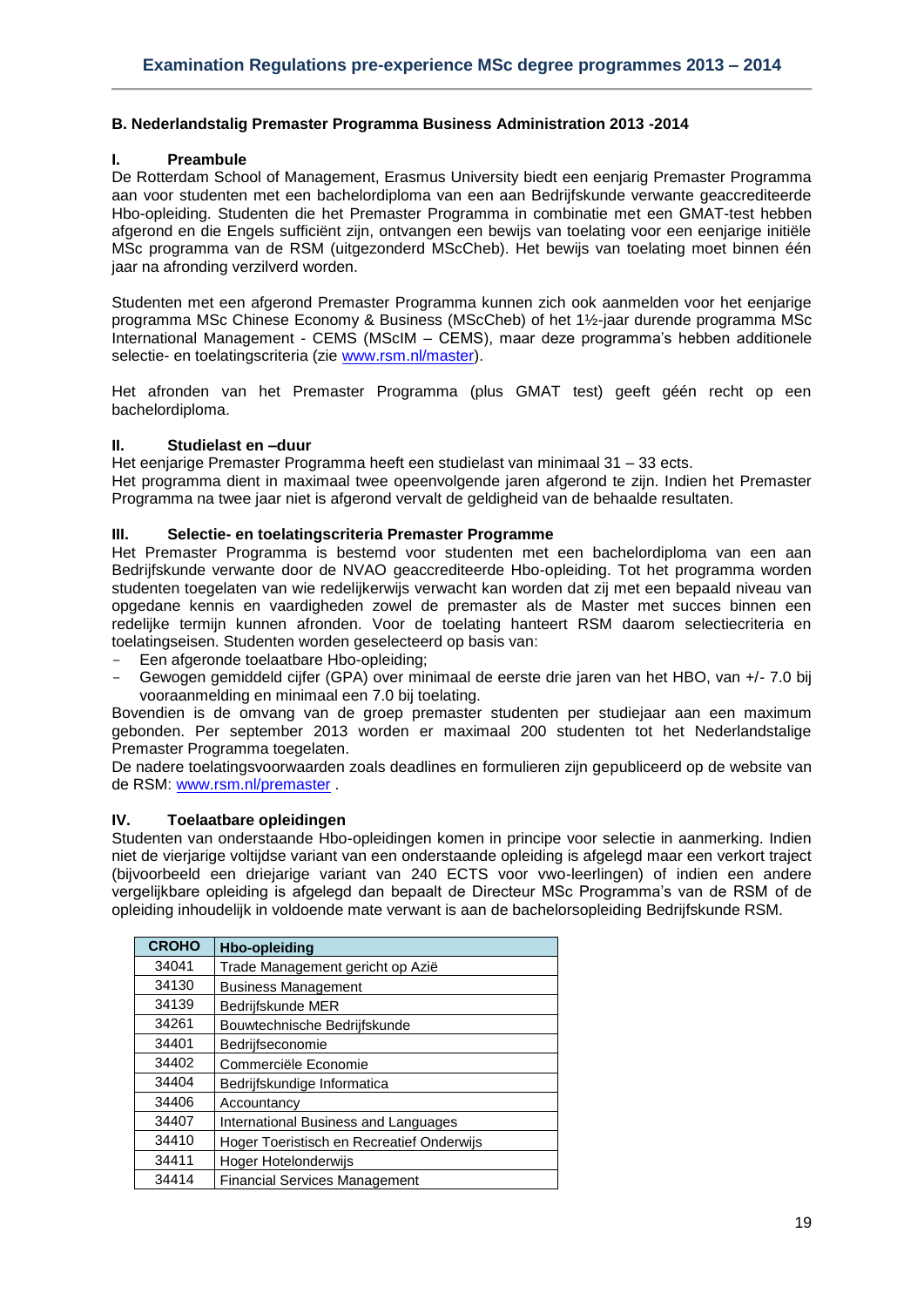| 34419 | European Studies (HEBO)                            |
|-------|----------------------------------------------------|
| 34421 | Technische Bedrijfskunde                           |
| 34422 | Small Business & Retail Management                 |
| 34435 | Management, Economie en Recht                      |
| 34436 | Logistiek en Economie                              |
| 34438 | Vrijetijdsmanagement                               |
| 34500 | <b>Facility Management</b>                         |
| 34866 | Bedrijfskunde en Agribusiness                      |
| 34935 | Hoger Management Opleiding Mobiliteitsbranche      |
| 34936 | International Business and Management Studies      |
| 39203 | Vastgoed en Makelaardij                            |
| 39239 | International Business Administration              |
| 39245 | <b>Business Administration in Hotel Management</b> |

# **V. GPA**

Alleen studenten met een **gewogen gemiddeld cijfer** (grade point average, afgekort GPA) van **minimaal een 7,0 (onafgerond)** gebaseerd op de gehele vierjarige opleiding komen in aanmerking voor selectie. Indien de Hbo-opleiding bij aanmelding voor het premasterprogramma nog niet helemaal is afgerond wordt een GPA gevraagd van ten minste bijna een 7,0 (onafgerond) voor minimaal de vakken in de eerste drie Hbo-jaren (inclusief propedeuse). In dat geval moet de student aannemelijk maken dat hij nog een GPA van minimaal een 7,0 (onafgerond) op zijn eindlijst kan halen.

# **VI. Het onderwijsprogramma**

Het onderwijsprogramma bestaat uit een aantal specifieke vakken van de bacheloropleiding Bedrijfskunde: een verplicht basispakket bestaande uit academische vaardigheden (27 ects), een verplicht pakket masterspecifieke vakken  $(4 - 6 \text{ects})$  en een optioneel pakket  $(4 - 6 \text{ects})$ .

**1. het verplichte basispakket =** academische vaardigheden (27 ECTS). Zie hieronder het basispakket weergegeven.

| Sept.                                 | Okt.                     | Nov.                                                          | Dec.                                        | Jan. | Feb.                                 | <b>Maart</b> |  | <b>April</b>        | Mei | Juni | Juli | Aug. |
|---------------------------------------|--------------------------|---------------------------------------------------------------|---------------------------------------------|------|--------------------------------------|--------------|--|---------------------|-----|------|------|------|
|                                       | 1 <sup>e</sup> trimester | 2 <sup>e</sup> trimester<br>3 <sup>e</sup> trimester          |                                             |      |                                      | zomer        |  |                     |     |      |      |      |
| (3 ECTS)                              | Methodologie (BKB0002)   | & technieken                                                  | Statistische methoden<br>(BKB0019) (6 ECTS) |      | Marktonderzoek<br>(BKB0024) (3 ECTS) |              |  | <b>Hertentamens</b> |     |      |      |      |
| Wetenschapsleer<br>(BKB1016) (3 ECTS) |                          | Research Training & Bachelor scriptie (BKBBTH)<br>$(12$ ECTS) |                                             |      |                                      |              |  |                     |     |      |      |      |
| 6 ECTS (168 uren)                     |                          | 12 ECTS (336 uren)<br>9 ECTS (252 uren)                       |                                             |      |                                      |              |  |                     |     |      |      |      |

- 2. **het verplichte inhoudelijk kennisgebied =** master-specifiek vak (4-6 ECTS). Welke vak het betreft, kan worden teruggevonden op de premaster website. De lijst met vakken is te vinden op de premaster website [www.rsm.nl/premaster](http://www.rsm.nl/premaster) .
- 3. **Tevens is er een optioneel onderdeel (4-6 ECTS**): dit is een vak dat door de gekozen Master wordt aanbevolen. Dit vak biedt verdieping in het betreffende vakgebied of biedt verbreding en context aan. De lijst met vakken is te vinden op de premaster website [www.rsm.nl/premaster](http://www.rsm.nl/premaster) .

#### **VII. GMAT**

Naast een afgerond Premaster Programma moet een Hbo-student ook een GMAT (Graduate Management Admission Test) afleggen om in aanmerking te kunnen komen voor een bewijs van toelating tot de masteropleiding. De test bestaat uit drie delen: een kwantitatief deel, een verbaal deel en een schriftelijk analytisch deel. De eerste twee delen bepalen de score. Voor RSM is het niet noodzakelijk om het schriftelijk analytisch deel te voltooien. De score voor de GMAT test dient minimaal 600 te zijn. De test mag bij aanvang van de master niet ouder zijn dan twee jaar.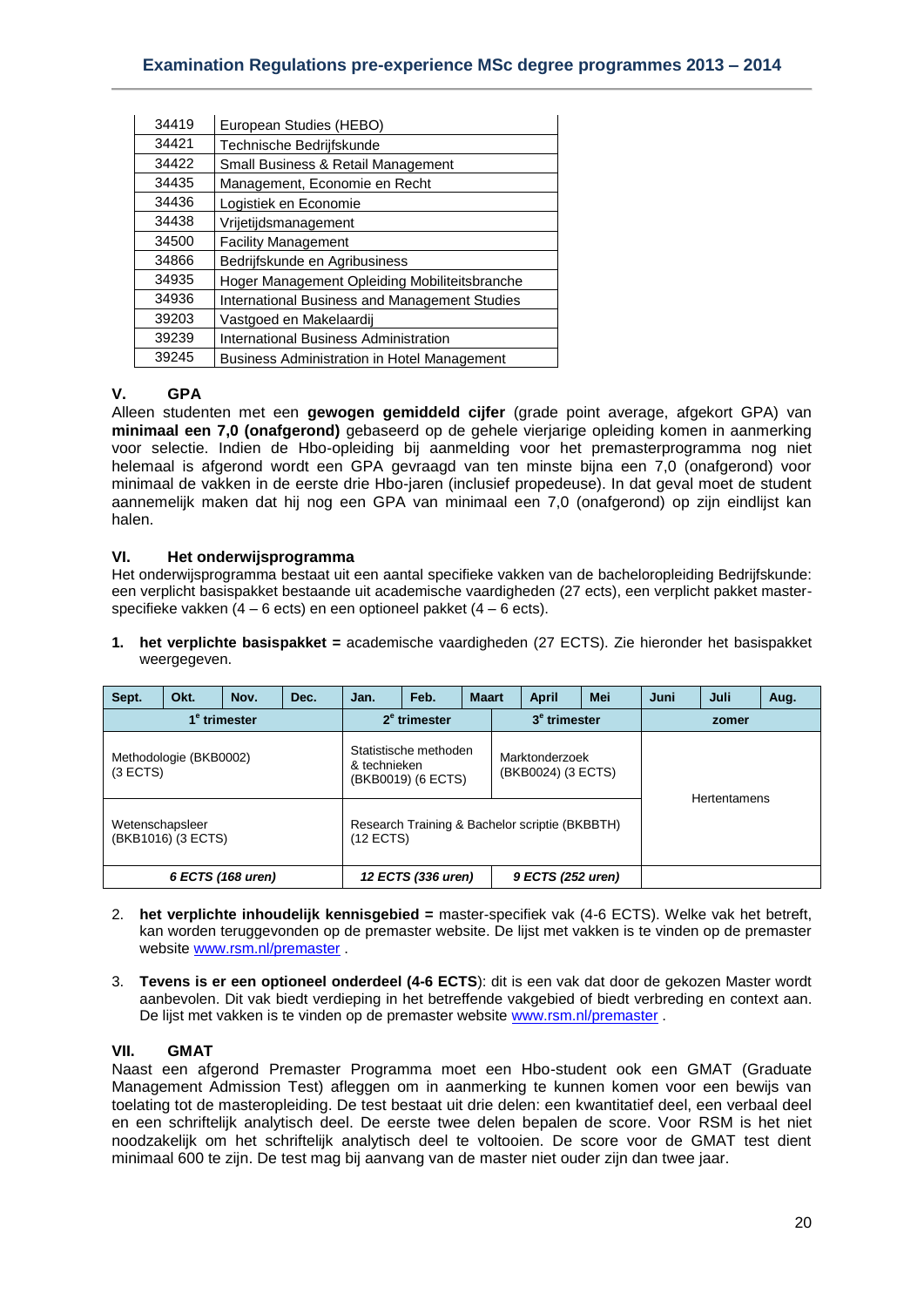# **VIII. Engels sufficiëntie**

Om in aanmerking te kunnen komen voor een bewijs van toelating tot de master, dient een student naast het Premaster Programma en de GMAT ook te voldoen aan de gestelde norm van het niveau van de Engelse taalbeheersing. Dat aan deze norm is voldaan kan aangetoond worden op één van de volgende manieren:

- een voldoende resultaat op het VWO diploma/certificaat

- een [TOEFL-test](http://www.toefl.org/) met een minimale score van 575 (paperbased) of een score van 233 (computerbased) of een score van 90-91 (webbased);
- de [ITP-TOEFL-test](http://www.eur.nl/ttc/taaltoets/toefl) van het Taal- en Trainingscentrum met een minimale score van 575;
- een [IELTS-test](http://www.ielts.org/) met minimaal een 6,5;
- de [Intake toets van het Taal-](http://www.eur.nl/ttc/taaltoets/test/) en Trainingscentrum van de Erasmus Universiteit Rotterdam, niveau B2.2;
- een bachelordiploma van een Hbo-opleiding waarvan ten minste de laatste drie jaren volledig in het Engels zijn.

Op het moment van aantonen van de Engels sufficiëntie mag het betreffende certificaat (m.u.v. VWO) niet ouder zijn dan 2 jaar. Op de premaster website staat nadere informatie over de wijze waarop aan de normen voor de Engelse taalbeheersing kan worden voldaan.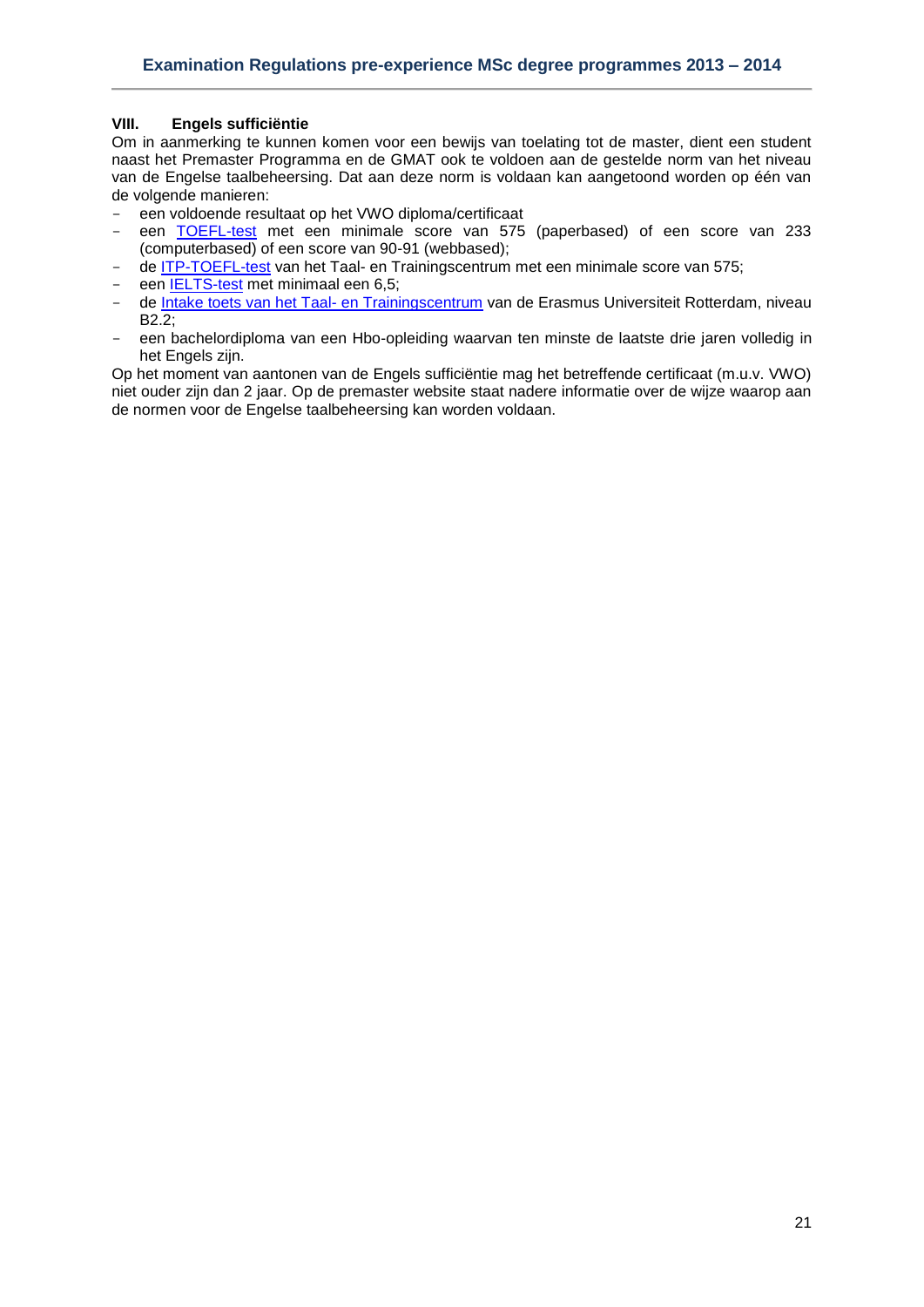# <span id="page-21-0"></span>**Annex 3 General Management programme 2013 - 2014**

#### **I. Preamble**

Rotterdam School of Management, Erasmus University (RSM) offers a 16-month MScBA General Management programme for students with a research university bachelor's degree of any (nonbusiness) discipline.

The General Management track of the MSc in Business Administration is a 90-ECTS programme. It consists of 60 ECTS towards the degree and 30 ECTS as foundation. This foundation exists to prepare non-business bachelors for master-level business courses. The 30 ECTS are woven into the curriculum and generally consist of the first part of a course. No exemptions from this foundation can be given.

Successful completion of the MScBA General Management programme results in a master´s degree Master of Science in Business Administration.

# **II. Studyload MScBA General Management programme**

The MScBA General Management programme is a 16-month programme of 90 ECTS of which 60 ects count towards the degree and 30 ects as foundation

# **III. Selection and admission to the MScBA General Management programme 2013-2014**

Eligible for admission to the MScBA General Management programme are students who fulfil the following requirements:

- a. a degree (bachelor or master) in any discipline from a research university;
- b. Proficiency in English, to be proven by
	- IELTS: with a minimum overall score of 6.5;
	- TOEFL:- paper based: with a minimum overall score of 575;
	- TOEFL:- internet based: with a minimum overall score of 90 / 91;
	- Cambridge: CPE or CAE level;
	- Common European Framework Exam C1 level.

Additional requirements for students from China and Taiwan: IELTS: 6.5 or higher on all four individual sub-scores; TOEFL internet based: all four individual sub-scores should have a minimum of 22. In addition the total score should be 90/91 or higher.

No other English language test results will be accepted.

Exempted from an English test are who are a native English speaker from the USA, UK, Canada, Ireland, Australia, New Zealand or South Africa or whose undergraduate programme was taught completely in the English language in one of the following countries: USA, Canada, Australia, New Zealand, South Africa or within the EU/EEA.

- c. A grade point average (GPA) equivalent to a 7 out of 10 in the Dutch education system, which is considered to be above average;
- d. A GMAT score of at least 600. Only students with a bachelor degree from the EUR are exempted from submitting a GMAT score;
- e. A motivation letter and a curriculum vitae.

.

The test results may not be more than 2 years old.

#### **IV. Composition of the MScBA General Management programme**

The MScBA General Management programme is a 16-month programme of 90 ECTS. It consists of 60 ECTS towards the degree and 30 ECTS as foundation. The programme components are:

|                                    | <b>ECTS</b>       |               |       |  |  |
|------------------------------------|-------------------|---------------|-------|--|--|
| <b>Course Name</b>                 | <b>Foundation</b> | <b>Master</b> | Total |  |  |
| Semester 1                         |                   |               |       |  |  |
| <b>Entrepreneurial Challenge</b>   |                   |               |       |  |  |
| Corporate Governance, Law & Ethics | 2                 |               | 4     |  |  |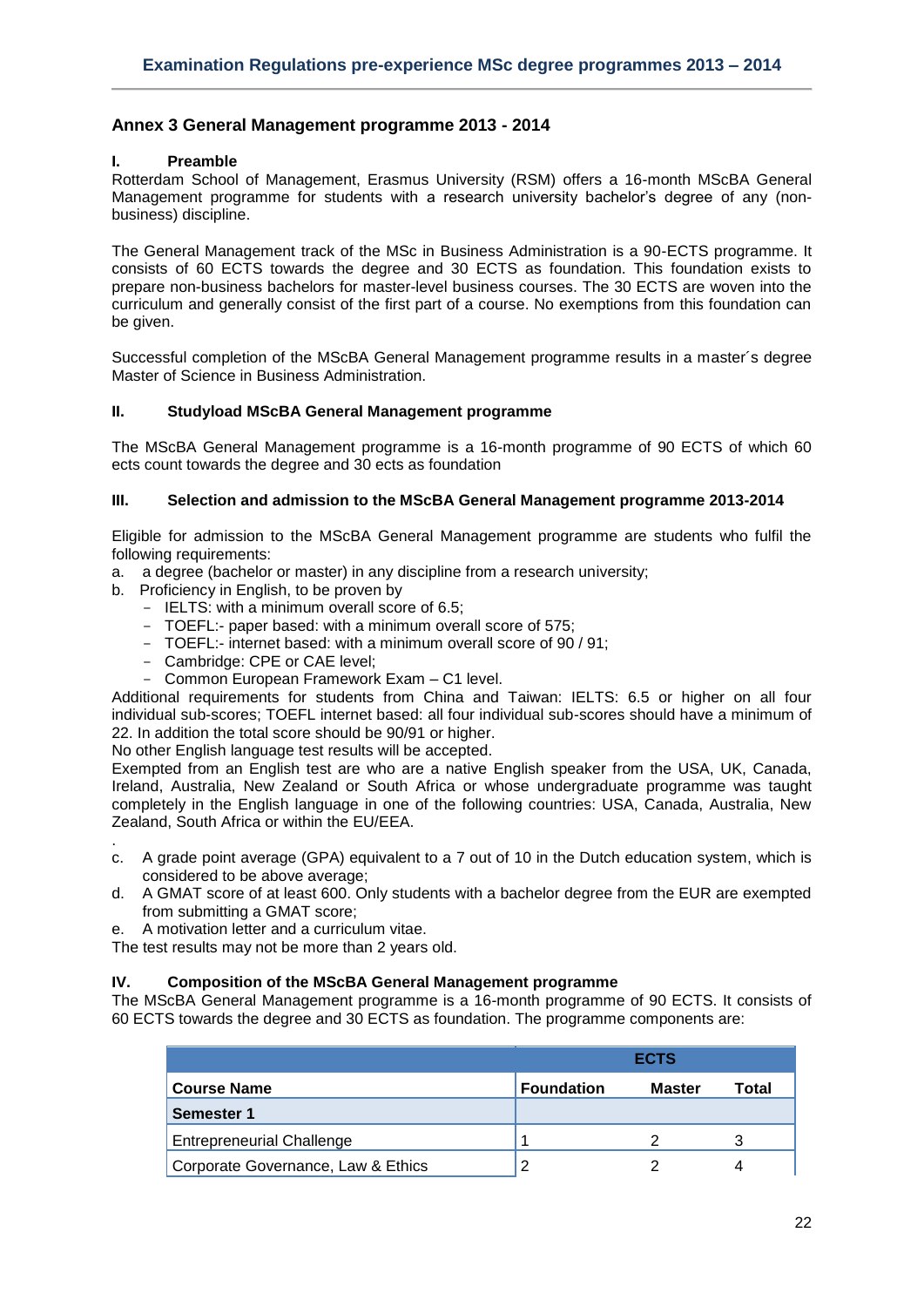| <b>Strategic Management and Renewal</b>  | $\overline{2}$           | $\overline{2}$ | 4  |
|------------------------------------------|--------------------------|----------------|----|
| Marketing                                | $\overline{2}$           | $\overline{2}$ | 4  |
| Accounting                               | 2                        | $\overline{2}$ | 4  |
| <b>International Business Strategy</b>   | 1                        | $\overline{2}$ | 3  |
| <b>Research Methods</b>                  | 3                        | 1              | 4  |
| Organizational Behaviour                 | 1                        | $\overline{2}$ | 3  |
| <b>Semester 2</b>                        |                          |                |    |
| <b>Business &amp; Society</b>            | $\overline{2}$           | $\overline{2}$ | 4  |
| Managerial Decision Making & Negotiation | $\mathbf{1}$             | $\overline{2}$ | 3  |
| Corporate Finance                        | $\overline{2}$           | $\overline{2}$ | 4  |
| Innovation & Market Orientation          | $\overline{2}$           | 2              | 4  |
| Human Resource Management                | $\overline{2}$           | $\overline{2}$ | 4  |
| <b>Management Science</b>                | 1                        | $\overline{2}$ | 3  |
| Operations & Supply Chain Management     | $\overline{2}$           | $\overline{2}$ | 4  |
| <b>Information Strategy</b>              | 1                        | $\overline{2}$ | 3  |
| <b>Consultancy Project</b>               | 2                        | 6              | 8  |
| Semester 3                               |                          |                |    |
| <b>Reputational Challenge</b>            | 1                        | 1              | 2  |
| <b>Research Clinic</b>                   | ٠                        | 5              | 5  |
| Your Future Company                      | $\overline{\phantom{a}}$ | $\overline{2}$ | 2  |
| Thesis                                   | ۳                        | 15             | 15 |
| <b>Total</b>                             | 30                       | 60             | 90 |
|                                          |                          |                |    |

# **Examination Regulations pre-experience MSc degree programmes 2013 – 2014**

No exemptions from examinations will be granted.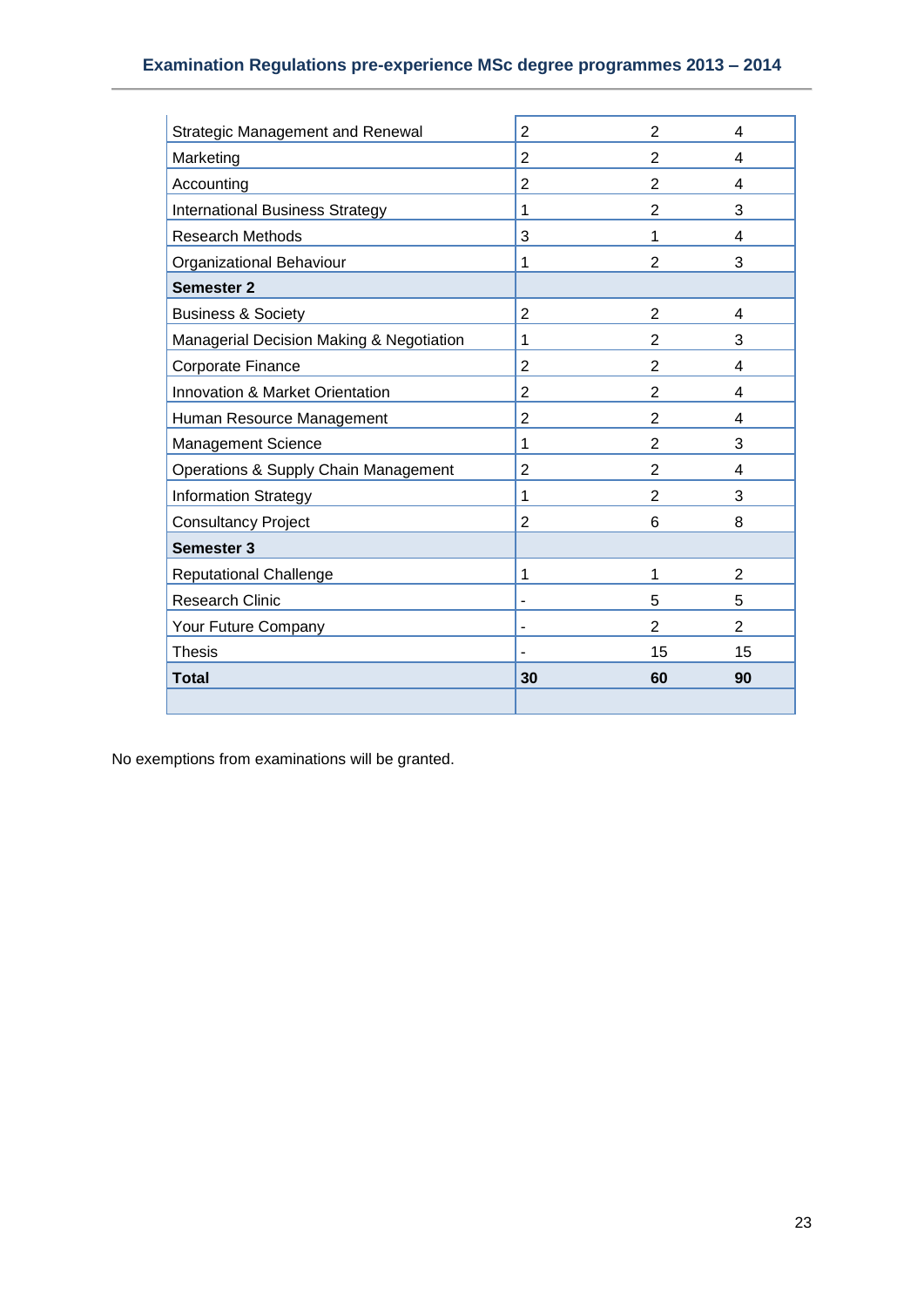# <span id="page-23-0"></span>**IV Rules and Guidelines 2013 – 2014**

# <span id="page-23-2"></span><span id="page-23-1"></span>**Section 1 – General**

# **Article 1.1 – Applicability of the Rules and Guidelines**

- 1. These Rules and Guidelines are applicable to the curriculum and examinations of the following one year pre-experience Master of Science degree programmes at the Rotterdam School of Management, Erasmus University (respectively Isat code, name of the programme and abbreviation): 60644 Business Administration (*Accounting & Control as well as the General Management programme*) (BA); 60453 Business Information Management (BIM); 60454 Chinese Economy & Business (Cheb); 60455 Entrepreneurship & New Business Venturing (Eship); 60409 Finance & Investments (FI); 60456 Global Business & Stakeholder Management (GBSM); 60645 Human Resource Management (HRM); 60458 Management of Innovation (MI); 60063 Marketing Management (MM); 60457 Organisational Change & Consulting (OCC); 60093 Supply Chain Management (SCM); 60066 Strategic Management (SM).
	- These master´s degree programmes are hereinafter referred to as the *degree programme*.
- 2. These regulations are as far as possible by analogy applicable to the curriculum and examinations of the one year premaster programmes and the General Management Programme.

# <span id="page-23-3"></span>**Article 1.2 – Definitions**

- 1. Unless stated otherwise, in these Rules and Guidelines, the same definitions will be used as formulated in the Teaching and Examination Regulations of the degree programme.
- 2. Fraud: the action or negligence of a student as a result of which it is impossible, entirely or in part, to form a correct judgment concerning his/her or someone else's knowledge, insight and skills.

## <span id="page-23-4"></span>**Article 1.3 – Day-to-day procedure of the Examination Board**

<span id="page-23-5"></span>The Examination Board may assign portfolios to its members for taking care of daily procedures.

#### **Article 1.4 – The authority to examine**

- 1. The authority to act as examiner is conferred by decision of the examination board.
- 2. In each of the examinations of courses referred to in Article 7.10 of the law, the examinations and tests are held and results are established by the person with the authority to act as examiner for that course. As a default, the examination board authorizes the members of the academic staff to act as examiner for the courses that they instruct. Members of the staff appointed to lecture in the programme on the basis of a hospitality contract or a joint venture contract, are by default examiners for the courses they instruct.

# <span id="page-23-6"></span>**Article 1.5 – The criteria**

In the decision-making process the Examination Board employs the following criteria as a guideline – and in case of contrariety of criteria weighs the importance of employing one against another –:

- the preservation and maintenance of the quality and grading criteria of each examination;
- the efficiency of the study, for example, expressed in terms of limiting loss of time (wherever possible) for students who make rapid progress with their studies when preparing for examinations
- motivating students to interrupt their studies as soon as possible in cases where it is very unlikely that they will pass their examinations;
- protecting students from trying to take on too large a study load;
- maintaining an environment in which students and staff can work effectively and efficiently;
- extending leniency towards students who, through circumstances beyond their control, have encountered delays during their studies.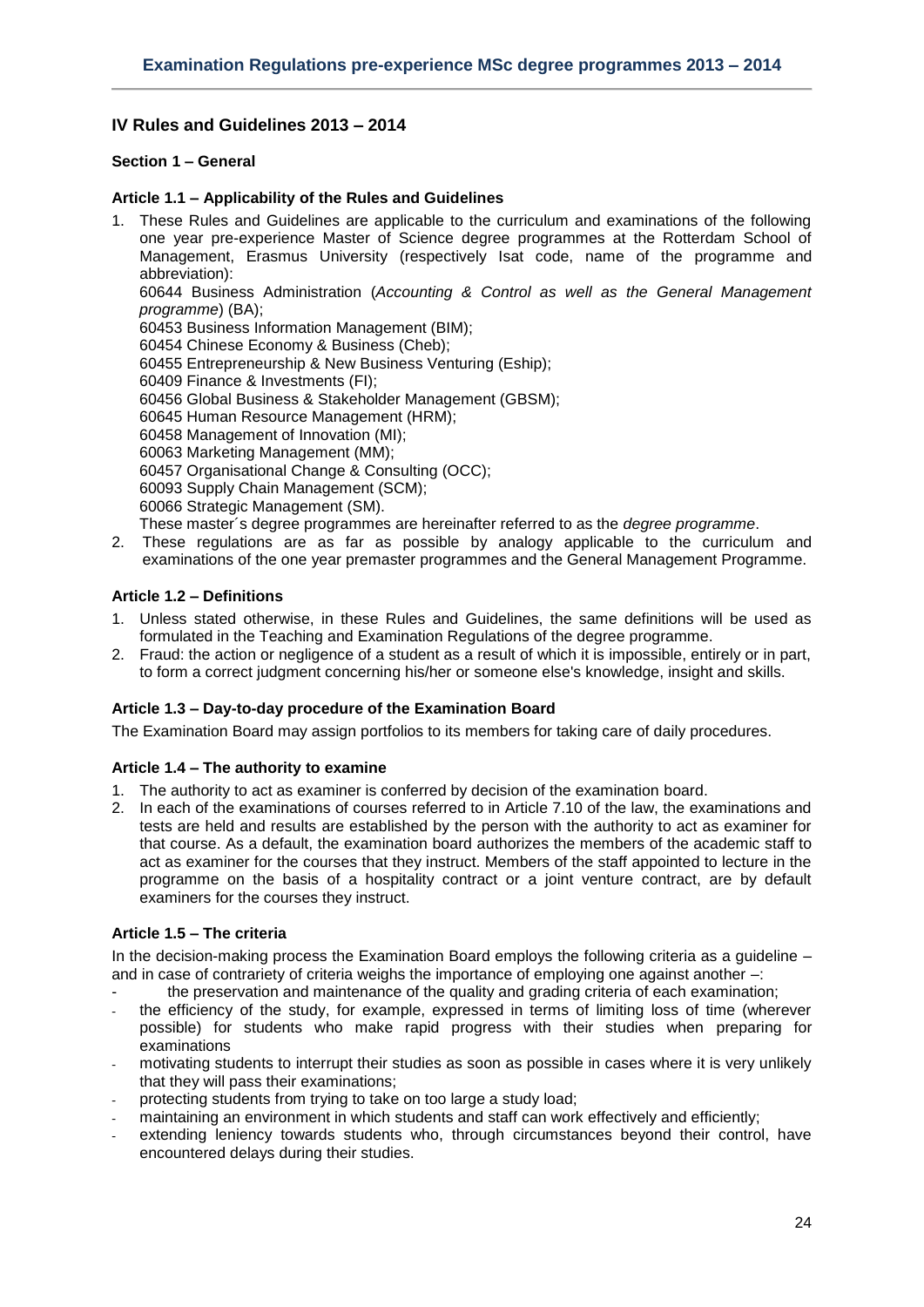# <span id="page-24-1"></span><span id="page-24-0"></span>**Section 2 – Exemptions**

#### **Article 2.1 – Exemption from practical tests**

- 1. A request for exemption from the obligation to take part in practical tests, as referred to in Article 2.4 of the Teaching and Examination Regulations, should be submitted by the student in writing, with reasons and supported by documentation, to the Examination Board at least four weeks before the practical test for which exemption is requested is scheduled to begin. In exceptional cases, the Examination Board may permit derogation from the period stated in the last sentence.
- 2. The Examination Board makes a decision within four weeks of receiving the request. The student is informed immediately of the decision.

### <span id="page-24-3"></span><span id="page-24-2"></span>**Section 3 – Rules concerning good course of things during examinations and tests**

# **Article 3.1 – Registration for examinations and written tests**

- 1. A student who by virtue of his/her registration for the programme is entitled to take the concluding and other examination or tests should register for them on time and correctly, in accordance with the provisions of or by virtue of these Rules and Guidelines. The registration term for written tests and examinations has been established per period in the schedule of written tests and examinations, as referred to in article 4.1 of the Teaching and examination Regulations of the programme.
- 2. The head of the Department for Exam Administration RSM can, with the approval of the Examination Board, establish specific rules for proper registration for examinations, or written tests by virtue of the Teaching and Examination Regulations of the programme and the Rules and Guidelines of the Examination Board. These specific rules will be announced in a proper manner in sufficient time.
- 3. The Examination Board can derogate from the date of registration referred to in paragraph 1 if the student, as a result of force majeure, has been unable to apply on time and correctly. Under certain circumstances, force majeure may be said to exist in the event of, for example, a student was unable to apply in the usual way (OSIRIS-online, in writing, another student) because of sickness or special family circumstances. The student should submit the request for this as soon as reasonably possible.
- 4. The head of the Department for Exam Administration RSM may, in cases other than those referred to in paragraph 3, derogate from the registration period no later than two working days before the day on which the examination will be taken, provided that this does not jeopardize the correct preparation for the examination or part thereof. The head of the Department Exam Administration will charge administrative costs of  $\epsilon$  13,50 per examination or written test for this derogation. The head of the Department for Exam Administration reports this to the Examination Board.
- 5. Anyone who has not applied for a concluding examination or a written test in accordance with the provisions of or by virtue of these Rules and Guidelines may not take part in the concluding examination or test concerned. If, notwithstanding the foregoing, the student nevertheless takes part in the concluding examination or test, the examiner and the Examination Board will not establish a grade.

#### <span id="page-24-4"></span>**Article 3.2 – Entering and leaving the room in which the written test is being held**

- 1. Only a student who has applied on time and correctly for the written test may take part in the test concerned, and will be admitted to the room where the written test is being held.
- 2. Admission to the hall where a written test is organized is declined fifteen minutes after the start of the written test concerned. A student who is admitted to the hall after the start of the examination concerned should ensure that he/she causes as little disturbance as possible to the students already present.
- 3. A candidate in the written test may not leave the room earlier than one hour after the start of that test. A student who leaves the test before the end of the test concerned should ensure that he/she causes as little disturbance as possible to the students still present.
- 4. A candidate in a written test may, on request and with the permission of the examiner or the invigilator, leave the test's hall a while to use the toilet as from one hour after the start of the written test until half an hour before the end of the test. This permission is granted only to one student at a time. In exceptional cases, the examiner or invigilator may derogate from these rules in favour of the student.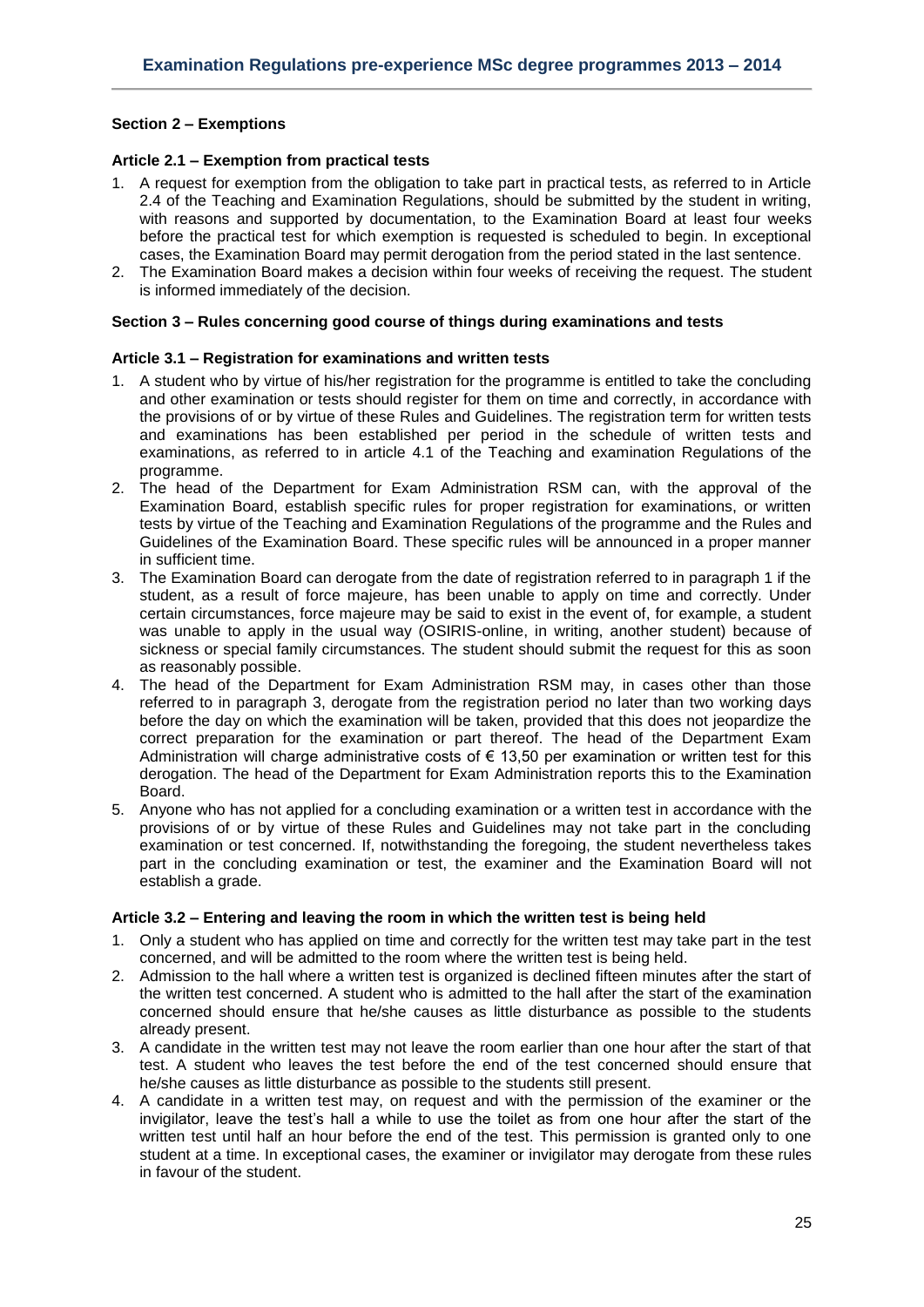- 5. Personal belongings such as coats, bags, mobile phones and other items that are not allowed to be used during the written test are not allowed to be brought into the hall where the test is held. These must be placed outside the test room in lockers, if available. If no lockers are available, coats must be placed over the chair. Bags must be closed and out of reach of the candidate. This also applies to mobile phones, which must be switched off.
- 6. The head of the Department for Exam Administration can, with the approval of the Examination Board, establish specific rules concerning entering and leaving the room in the M-building in which the written tests is being held, by virtue of the Teaching and Examination Regulations of the programme and the Rules and Guidelines of the Examination Board. These specific rules will be announced in a proper manner in sufficient time.

## <span id="page-25-0"></span>**Article 3.3 – General provisions concerning order during the written test**

- 1. On behalf of the Examination Board, the invigilators appointed for this purpose are charged with maintaining order during the written test. An examiner may act as invigilator.
- 2. Every candidate in the written test should comply with the instructions of the invigilator. If a candidate in the examination does not comply with the instructions of the invigilator, or does not obey his /her request, the invigilator may exclude him/her from taking further part in the test, with the consequence that no result will be established.
- 3. During the written test, the candidate in the written test must, at the request of the examiner or the invigilator, prove his/her identity with a valid proof of registration (student card) or other legally valid proof of identity.
- 4. Only a valid proof of registration (student card) or another legally valid proof of identity, the enrolment verification, the test's assignment paper and answer sheet, writing materials and a ruler may be placed on the candidate's desk. No study material such as a (graphical) calculator, literature or other sources of information may be placed on the candidate's desk unless explicitly authorized by the examiner in advance and stated on the first page of the test's assignment paper. These study aids (without any notes on them) are solely for the candidate's own use. During the test the candidate is not allowed to make use of a dictionary.
- 5. A candidate in the test is obliged, on request of the invigilator, to show, and if requested, to hand over, the materials that he/she has with him/her.
- 6. Only the paper provided by EUR is to be used for the written test. The use of the candidate's own paper is not permitted.
- 7. A candidate in the written test should write his/her name, signature and student /examination number on each sheet of paper that is handed in. The invigilator checks whether this has been done correctly before the test is handed in to him/her. Any draft copy should also be handed in to the invigilator.
- 8. The head of the Department Exam Administration can, with the approval of the Examination Board, establish specific rules concerning the order during the written test in the M-building, by virtue of the Teaching and Examination Regulations of the programme and the Rules and Guidelines of the Examination Board. These specific rules will be announced in a proper manner in sufficient time.

#### <span id="page-25-1"></span>**Article 3.4 – Fraud**

- 1. If in the matter of taking a test, fraud within the meaning of Article 1.2 is detected or suspected, this is set down in writing as soon as possible by the invigilator or the corresponding examiner. The invigilator may ask the student to make available any items of evidence. A refusal to do this is recorded in the written report. The student is given the opportunity to add written comments to the written report of the invigilator. The written report and any written comments are handed over to the Examination Board as soon as possible.
- 2. The Examination Board or the examiner may exclude a student who has committed fraud from further participation in the examination of which the test for which the irregularity was detected is part, and/or take other appropriate measures. The exclusion has the consequence that no result will be established for the examination concerned. Before the Examination Board decides to make the exclusion, it gives the student the opportunity to give his/her account.
- 3. The other appropriate measures as referred to in paragraph 2 may consist of, among others, the following sanctions:
	- a. reprimand;
	- b. invalidation of the examination concerned;
	- c. exclusion from one or more examinations;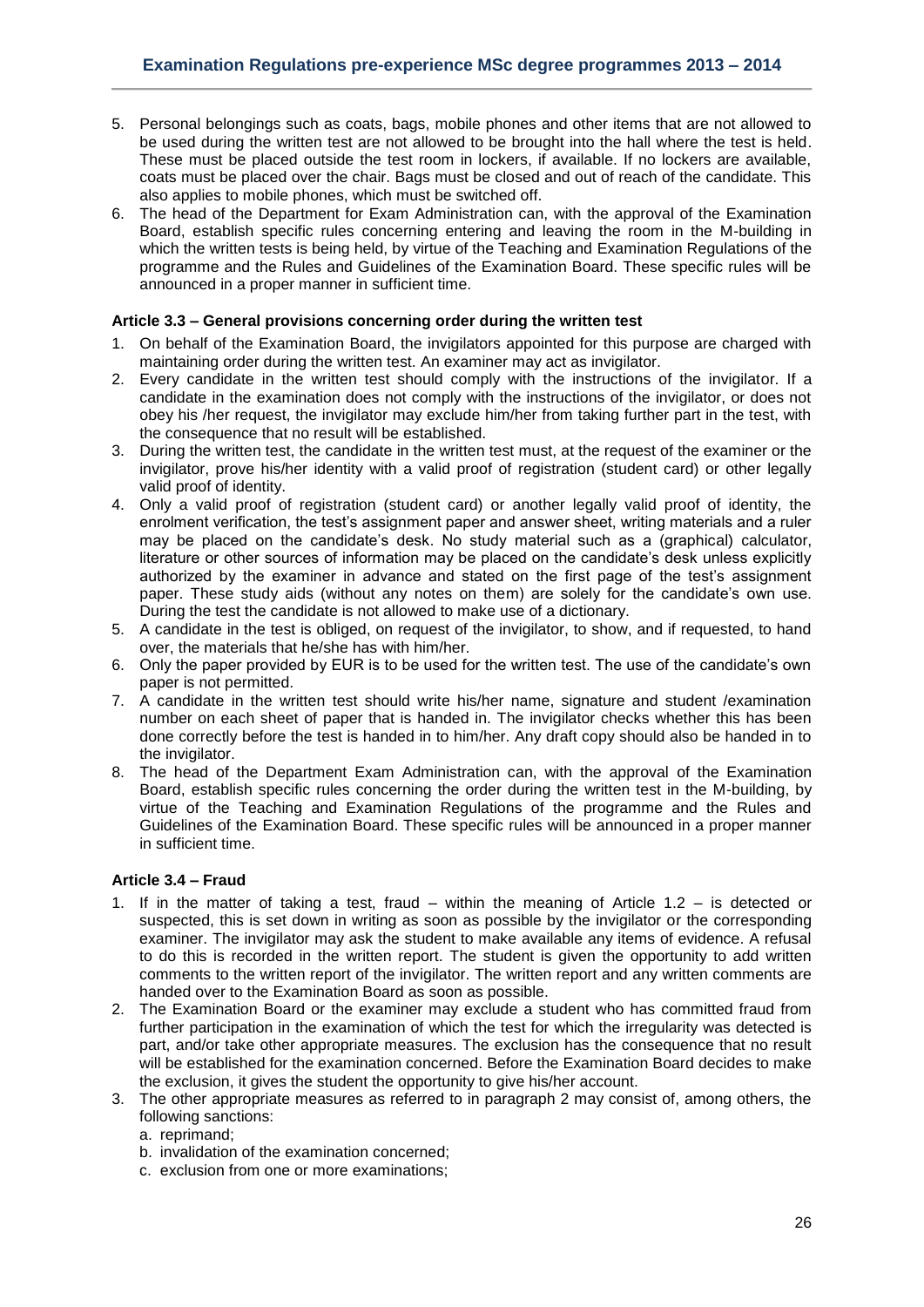- d. exclusion from one or more examination periods;
- e. a combination of the above measures to a maximum of exclusion for at most one year;
- f. in a serious case of fraud the Examination Board may advise the Executive Board to end the enrolment for the programme of the person concerned once and for all.

# <span id="page-26-1"></span><span id="page-26-0"></span>**Section 4 – The examinations and tests of the courses**

# **Article 4.1 – The questions and assignments, peer review**

- 1. The questions and assignments of the tests that make up an examination for a course do not go beyond the sources announced in advance. These sources are, in the main, announced before the start of the course that prepares for the tests of the examination. The precise scope of the material is definitively announced no later than one month before the tests of the examination are held.
- 2. The questions and assignments of the whole of tests of an examination reflect the material included in the course.
- 3. The whole of tests in an examination is representative of the study aims in terms of content and form.
- 4. The questions and assignments of a test are clear and unambiguous, and are asked in such a way, or contain such instructions, that the student can understand how comprehensive and detailed the answers must be.
- 5. Well in advance of the tests of the examination concerned being held, the Examination Board or examiner announces the way the test will be taken, while respecting the provisos laid out in Article 4.2 of the Teaching and Examination Regulations.
- 6. Well in advance of a written test being held, the Examination Board or examiner gives the students the opportunity, if possible, to peruse a written sample of a similar test, and also the model answers and the norms on the basis of which the assessment was made.
- 7. The length of the test is such that examinees have sufficient time, measured according to reasonable criteria, to complete the test.
- 8. When possible, the student may take the test's assignments with him/her at the end of the test.
- 9. In advance of the examination concerned being held, the examiner asks a colleague to check the examination with a view to the quality of the examination.

#### <span id="page-26-2"></span>**Article 4.2 – Assessment criteria**

- 1. Wherever possible, assessment of written tests, takes place on the basis of previously established model answers and criteria, which can possibly be modified as a result from correcting the examination.
- 2. The assessment method is sufficiently transparent that the examinees can see how the results of the tests were established.
- 3. In cases of tests of an examination given and assessed by more than one examiner, the Examination Board ensures that the examiners' assessment is based on the same criteria. If necessary, it shall appoint a supervising examiner for conducting the tests.

#### <span id="page-26-3"></span>**Article 4.3 – Determining the grades: rounding off, averaging, passing, grade floor**

- 1. Examinations are assessed with grades on the scale 0.0 10.0, accurate to one decimal point, where a 5.5 is the lowest pass grade*. Practical tests may be assessed with a 'pass' or 'fail'*. Also sufficient results of examinations taken in the context of an international exchange at a foreign university will be displayed with a '*pass'*. A programme component has been passed only if the examinations of all courses that are part of that programme component have been passed. Tests assessed with a '*pass*' or *'fail'* cannot be averaged nor included in the GPA calculation.
- 2. Results on tests may have to be rounded off and/or averaged in order to arrive at a result for an examination. The default rules for doing so are
	- test grades are averaged weighted on the basis of the credits, if specified;
	- grades for tests are always rounded off to one decimal before subsequent calculations are made (hence, a 5.45 will become a 5.5, a 6.95 will become a 7.0, a 5.44 will become a 5.4, etc).
- 3. If the examination is assessed on the basis of more than one test, no final grade for the examination will be calculated if one of the test grades is lower than a 5.5. In that case the candidate has failed the examination. Tests that can be taken only once per academic year, most likely practical tests such as case reports and team assignments, are exempted from this rule.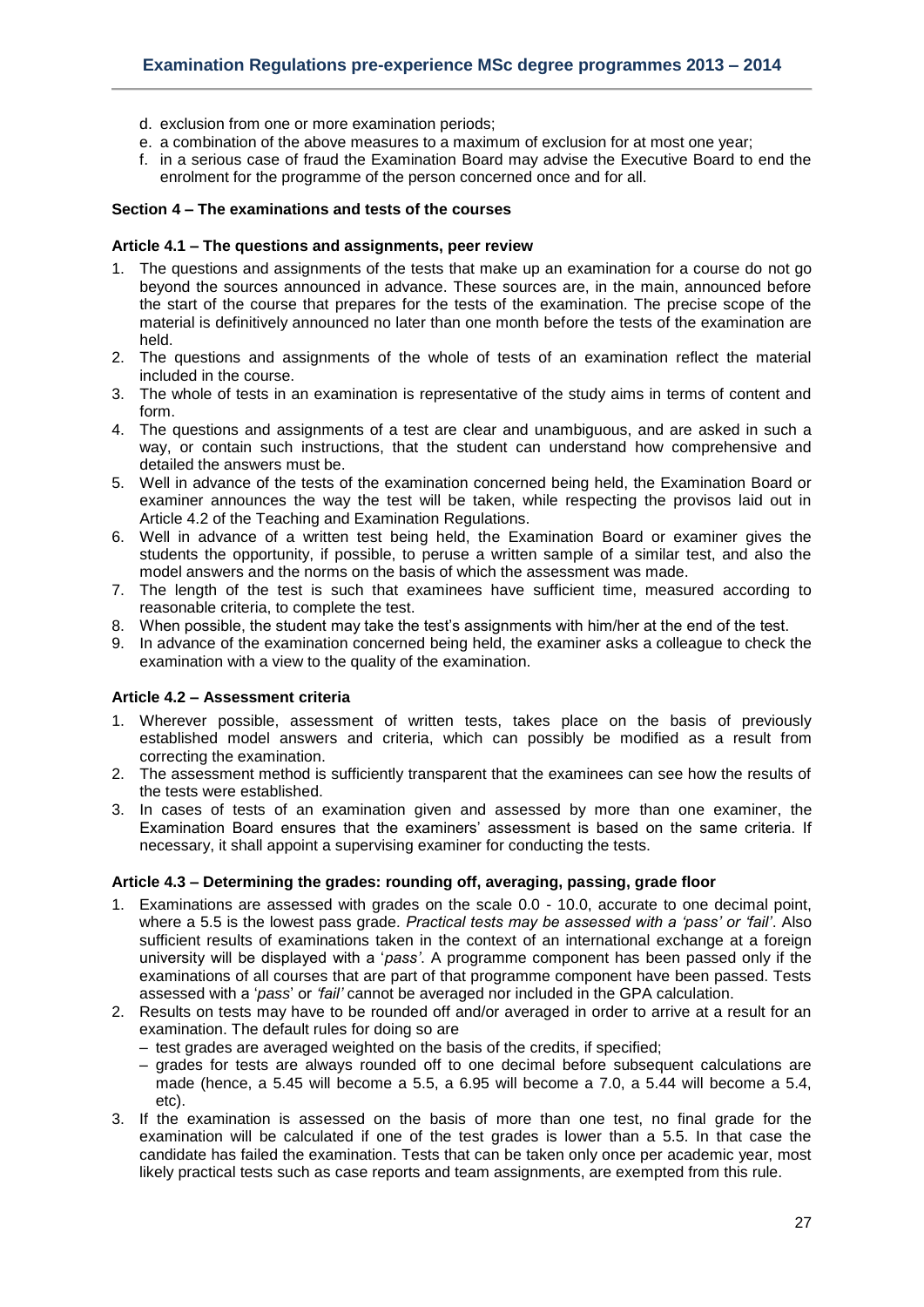- 4. In case the course manual for a particular course holds additional or other rules to those stated under paragraph 2 or 3, these rules are only valid if published at least two months ahead of a the date of a test and under written approval of the Examination Board. If these latter provisos are not met the default rules under paragraph 2 or 3 continue to apply.
- 5. Examination results are registered centrally by the Department for Exam Administration RSM Erasmus University.
- 6. In derogation from the previous paragraphs of this article, results of examinations taken in the context of an international exchange are established under the authority and responsibility of the foreign university.

# <span id="page-27-1"></span><span id="page-27-0"></span>**Section 5 – The Thesis Trajectory**

# **Article 5.1 – The thesis, the thesis committee and admission to the thesis defence**

- 1. The thesis trajectory is an individual project.
- 2. The thesis trajectory is assessed by a thesis committee.
- 3. This committee shall consist of at least two members: a coach and a co-reader. The composition of the committee should furthermore meet the following criteria:
	- a. The members of the thesis committee need to have the authority to examine;
	- b. In particular, in case persons other than members of the academic staff seek to become member of a thesis committee, these persons need to obtain special disposition as examiner from the Examination Board. To this purpose, the thesis coordinator or the student in question should lodge a request with the Examination Board;
	- c. The thesis committee should be capable to assess the thesis in an objective, independent, and professional manner. Therefore there may be no hierarchical relations between coach and coreader (e.g. (co)promotor and PhD student ('assistent in opleiding'), job appraisee and job appraisor ('afstemmingshoogleraar'). Coach and co-reader may be member of the same Master Programme, if to the judgement of the Examination Board the Master Programme has sufficiently guaranteed an objective and independent assessment;
	- d. The coach shall have principal responsibility for the coaching and activities relating to the thesis. The co-reader shall offer advice at critical times during the thesis trajectory (for example evaluating the final thesis proposal, the research design, approval of the thesis);
	- e. The coach and co-reader jointly give an endorsement to a student for applying for admission to the thesis defence on the basis of the thesis report at hand.
- 4. The assessment of the thesis trajectory is based on the thesis report and the oral thesis defence in front of the thesis committee.

The thesis committee shall assess the thesis trajectory immediately after the defence in compliance with article 5.2. The assessment is based on the assessment matrix. The assessment matrix must be filled in by the thesis committee. The assessment shall be unanimous. All members of the thesis committee should take part in the assessment. In case one of the members is unexpectedly unable to attend the assessment, the department involved will provide for replacement.

5. At a student's request the Examination Board may derogate from the provisions of the foregoing paragraphs of Article 5.1 with the exception of the provisions under 5.1.3.b.

# <span id="page-27-2"></span>**Article 5.2 – Excellence check**

Coaches and co-readers that wish to award a research master thesis with a 'distinction grade' of 9.0 or higher must subject the thesis to ana-priori peer review process, organized by the Examination Board.

- a. Coach and co-reader jointly notify the Examination Board by e-mail [\(ec@rsm.nl\)](mailto:ec@rsm.nl), no later than three weeks before the planned date of the defence that they request an excellence check for a specific thesis. The following information should be included in the e-mail: student's name and student number, name of coach and co-readers, date of the defence, an electronic version of the thesis, and a concise statement explaining why the committee decided to nominate the thesis and why it believes it is exemplary.
- b. Upon receipt of such notification, the Examination Board requests a decision concerning the eligibility for a distinction mark (9.0 or higher) from a qualified peer reviewer, i.e. an experienced research master coach.
- c. The Examination Board then sends out the thesis for peer review. The Examination Board then uses the report to reach a decision concerning the eligibility of the thesis for a distinction mark.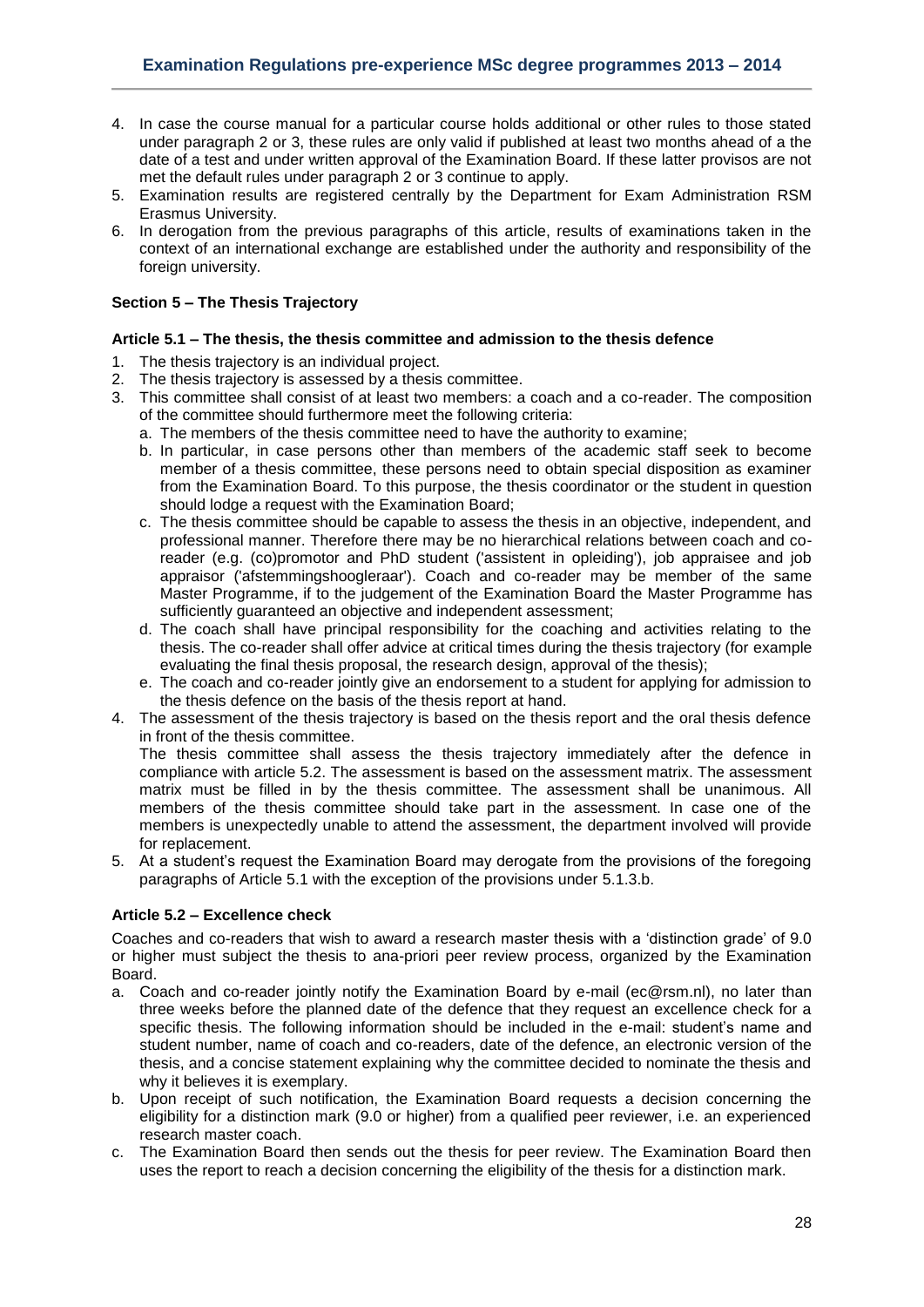- d. The decision is then communicated to the members of the thesis committee, the Examination Board, and the Exam Administration. The thesis committee will also receive a single-blind copy of the peer review report.
- e. If the decision is positive, the members of the thesis committee are free (but not obligated) to award a grade of 9.0 or higher to the thesis, contingent upon an adequate defence. If the decision is negative, a grade of 9.0 cannot be awarded, and the committee must limit itself to a maximum grade of 8.5.
- f. In case of a negative decision, the committee has the right to appeal, for example when it suspects that there is human error at play. A concise, motivated letter of appeal must then be sent to the Examination Board [\(ec@rsm.nl\)](mailto:ec@rsm.nl). Steps b through e of the above procedure are then repeated. This time, the decision taken by the Examination Board will be final.

# <span id="page-28-0"></span>**Article 5.3 – Establishment of the concluding examination**

- 1. On behalf of the Examination Board the Head of the Student Administration establishes the results of the concluding examination, in accordance with the Teaching and Examination Regulations of the programme and the Rules and Guidelines of the Examination Board, provided the student has passed all programme components of the degree programme as mentioned in article 2.3 of the TER, unless:
	- the Examination Board decided that the examination also includes its own investigation into the knowledge, understanding and skills of the student;
	- in accordance with article 7.11 of the law, on the student's request, the Examination Board has granted postponing of the establishment of the concluding examination until a moment determined by the Examination Board.
- 2. The Head of Student Administration may establish administrative rules for the application for the concluding examination. These rules must be approved by the Examination Board and must be timely and adequately disclosed.

# <span id="page-28-1"></span>**Article 5.4 – the certificate, the transcript and the supplement**

- 1. To show that the exam has been passed, the Examination Board awards a certificate, after by or on behalf of the Executive Board has been stated that the procedural requirements for the issuance have been met.
- 2. On a transcript, which constitutes a part of the certificate, the examination parts belonging to the exam are stated.
- 3. The certificate is accompanied by a supplement in accordance with the agreed European standard format.
- 4. The certificate, the transcript and the supplement are signed by the chairman or the substitute chairman of the Examination Board.
- 5. On behalf of the Examination Board the Head of the Student Administration shall be responsible for issuing the certificate, the transcript and the supplement to the student in person, unless the student opts for receiving the documents from the Examination Board at the official graduation ceremony.

#### <span id="page-28-2"></span>**Article 5.5 – Classifications ´cum laude´ and ´summa cum laude´**

- 1. If the examinee has shown exceptional skill in the concluding examination, this may be stated on the certificate with the words 'cum laude' or ´summa cum laude´.
- 2. The classification ´cum laude´ will be awarded if the student has fulfilled at least the following conditions:
	- a. the average of the grades for the examinations under the Dutch grading system as displayed on the list of grades, weighted on the basis of the credits is an 8.25 or higher, and
	- b. the grade for the examination of the thesis trajectory is at least an 8.0;
	- c. no more than one examination has been taken more than once (this applies from cohort 2013- 2014 only)
- 3. The classification ´summa cum laude´ will be awarded if the student has fulfilled at least the following conditions:
	- a. the average of the grades for the examinations under the Dutch grading system as displayed on the list of grades, weighted on the basis of the credits is an 9.0 or higher, and
	- b. the grade for the examination of the thesis trajectory is at least an 9.0, and
	- c. no examination has been taken more than once.